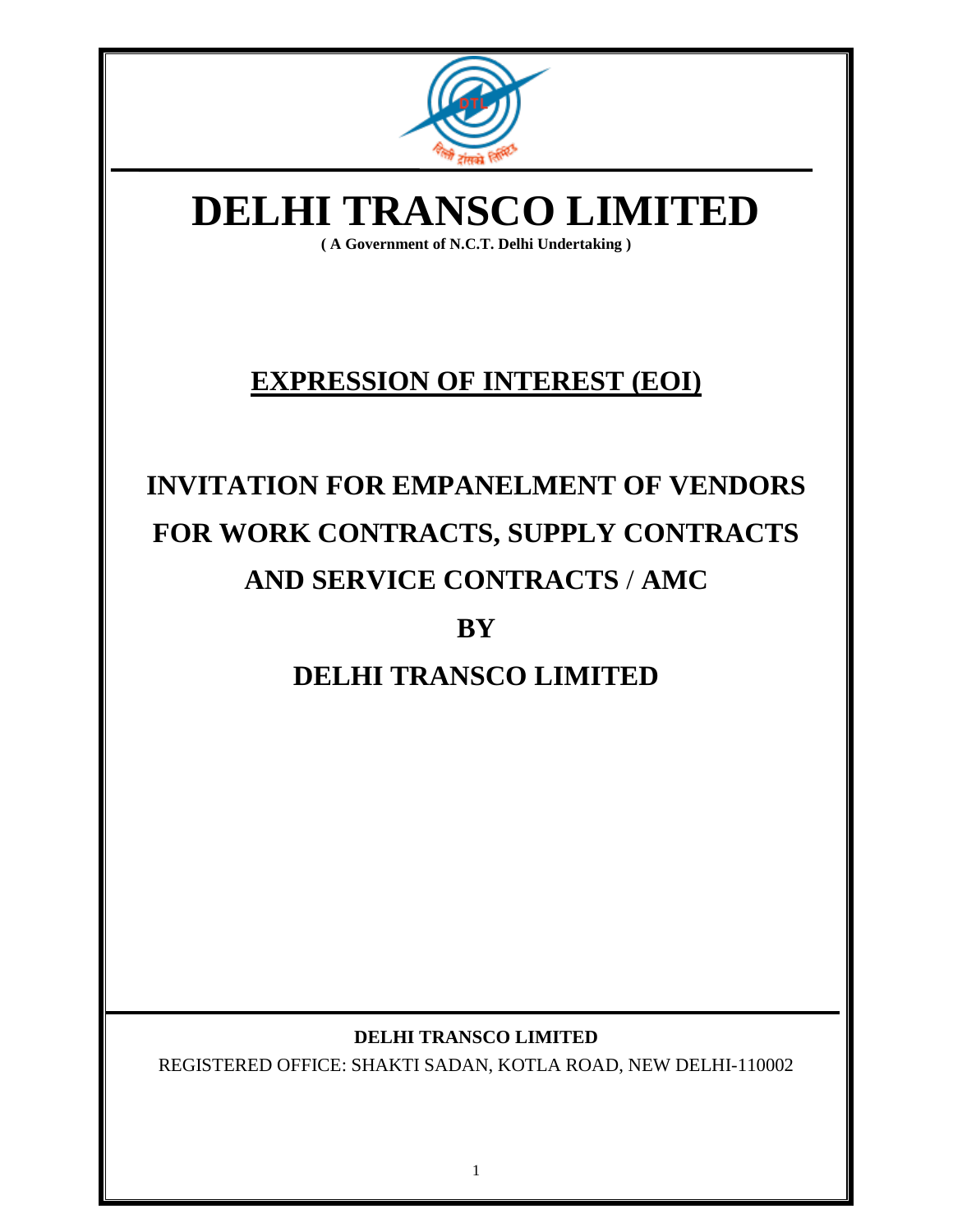

# **PROCEDURE**

# **AND GUIDELINES**

## **VENDOR EMPANELMENT FOR WORK CONTRACTS, SUPPLY CONTRACTS AND SERVICE CONTRACTS/AMC IN DELHI TRANSCO LIMITED**

| <b>LAST DATE FOR SUBMISSION</b>              | Please obtain updated information from<br>website (www.dtl.gov.in -> Tender -> Vendor<br>Empanelment) |
|----------------------------------------------|-------------------------------------------------------------------------------------------------------|
| THIS REQUEST FORM IS<br><b>DOWNLOADED BY</b> | M/s.                                                                                                  |

**For & On behalf of Delhi Transco Limited General Manager (C&MM) Place: Rajghat, Delhi**

**This EOI document is not transferable.**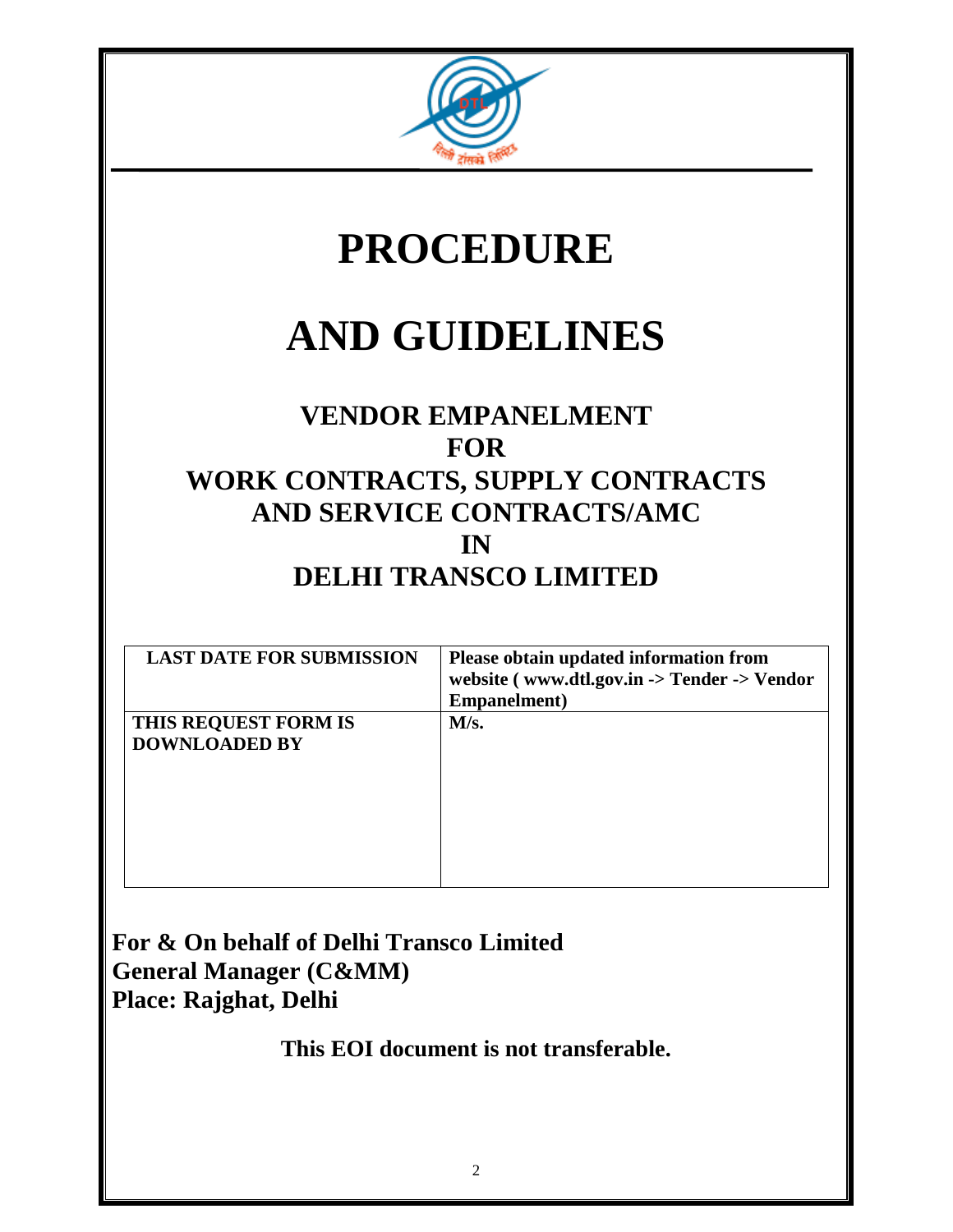

#### **CONTENT**

| <b>Clause</b>     | <b>Description</b>                                                 |  |
|-------------------|--------------------------------------------------------------------|--|
| <b>CHAPTER -1</b> | <b>VENDOR EMPANELMENT</b>                                          |  |
| 1.                | Introduction                                                       |  |
| 2.                | Intent                                                             |  |
| 3.                | Objective                                                          |  |
| 4.                | Period of Empanelment                                              |  |
| 5.                | <b>Qualifying Requirement</b>                                      |  |
| 6.                | Other Information                                                  |  |
|                   | Form For Submission Of Expression Of Interest (EOI) For Vendor     |  |
|                   | Empanelment:                                                       |  |
|                   | Table-I [Information to be provided by Vendor]                     |  |
|                   | Table-II [Detailed Scope For Supply Contracts, Works Contracts     |  |
|                   | And Service Contracts/AMC]                                         |  |
| <b>CHAPTER-2</b>  | <b>GENERAL GUIDELINES &amp; CONDITIONS</b>                         |  |
| 1.                | <b>General Guidelines</b>                                          |  |
| 2.                | <b>Vendor Empanelment Process</b>                                  |  |
| 3.                | Clarification                                                      |  |
| 4.                | Validity of Empanelment                                            |  |
| 5.                | Master Vendor Data Base (MVDB) and Periodic Updating               |  |
| 6.                | <b>Instructions and Other Conditions</b>                           |  |
| <b>CHAPTER-3</b>  | PROCEDURE FOR SUBMISSION                                           |  |
|                   | Annexure-A: Form: Request For Vendor Empanelment                   |  |
|                   | <b>Empanelment of vendors for Work Contracts, Supply Contracts</b> |  |
|                   | And Service Contracts/AMC in DTL (check list)                      |  |
|                   | List of address                                                    |  |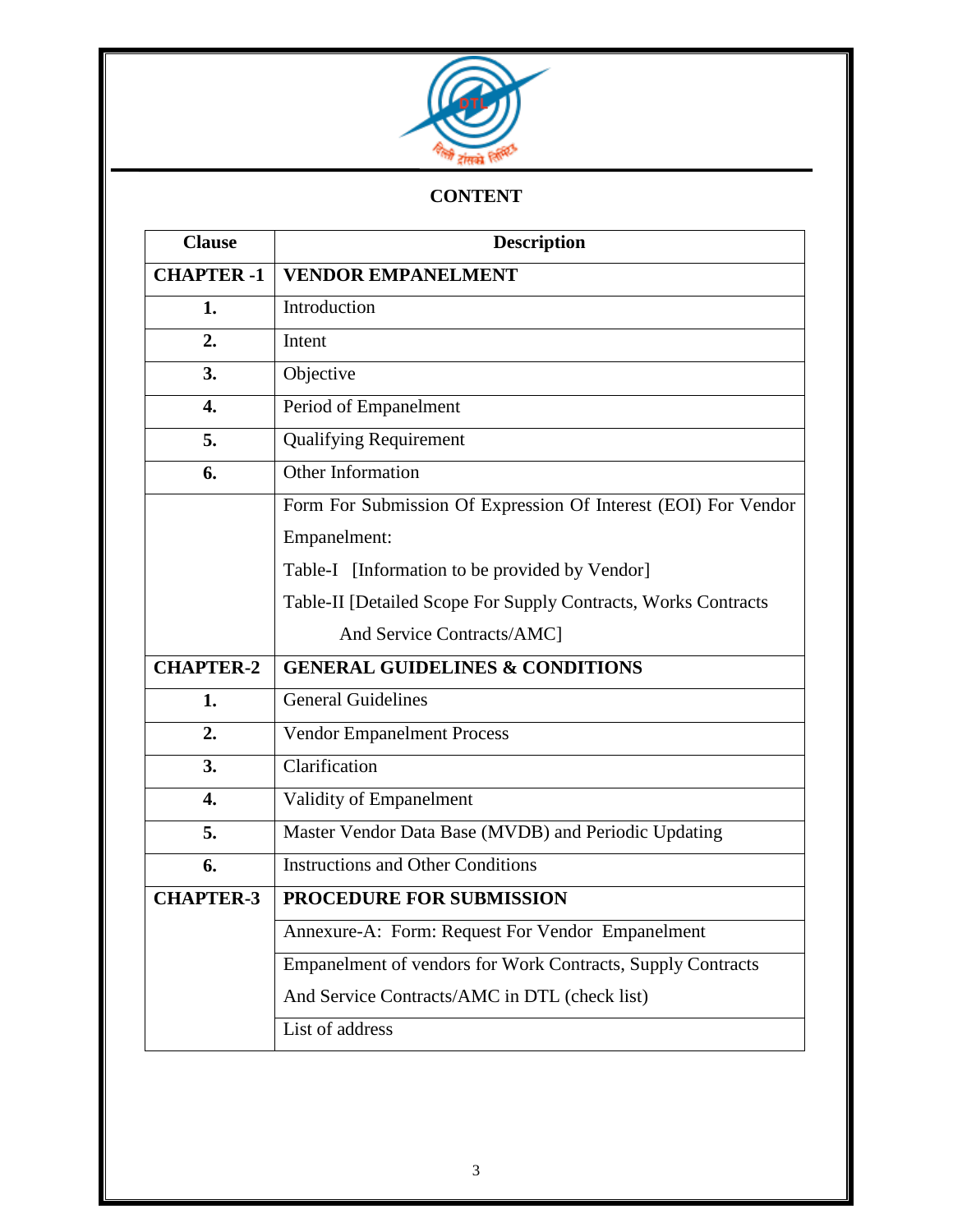

# CHAPTER-1 VENDOR EMPANELMENT

#### **1. INTRODUCTION**

Delhi Transco Ltd (DTL) came into existence on 1st July 2002. It was carved out of Delhi Vidyut Board (DVB) as a separate entity after restructuring of Power Sector of Delhi and was accorded the status of State Transmission Utility (STU) of Delhi state for all purposes. DTL is to discharge the functions of STU in accordance with the Clause 39(2) of Indian Electricity Act 2003 for transmitting power by establishing and operating efficient and reliable transmission network in the Capital of India.

DTL is an ISO 9001:2008 company which is a State Transmission Utility (STU) of Capital city of Delhi, is transmitting Power from Central Sector Generating Stations as well as from Intra-State Generating Stations and making it available for Delhi DISCOMs which in turn makes it available for the consumers of Delhi. DTL has adopted latest technologies in the field of Transmission such as EHV Gas Insulated Switchgear Sub-stations (GIS) and underground cables.

DTL has 4 Nos. 400 kV substations and 35 Nos. 220 kV sub-stations out of these substations 1 No. 400 kV and 9 Nos. 220 kV sub-stations have been built using the GIS technology and are linked with 220kV XLPE underground cable.

DTL has implemented Islanding Scheme for the state of Delhi which isolates the Delhi system from National Grid in case of exigencies to save the Delhi transmission system and to ensure uninterrupted power supply to the essential load of Delhi even in case of a failure of the National Grid.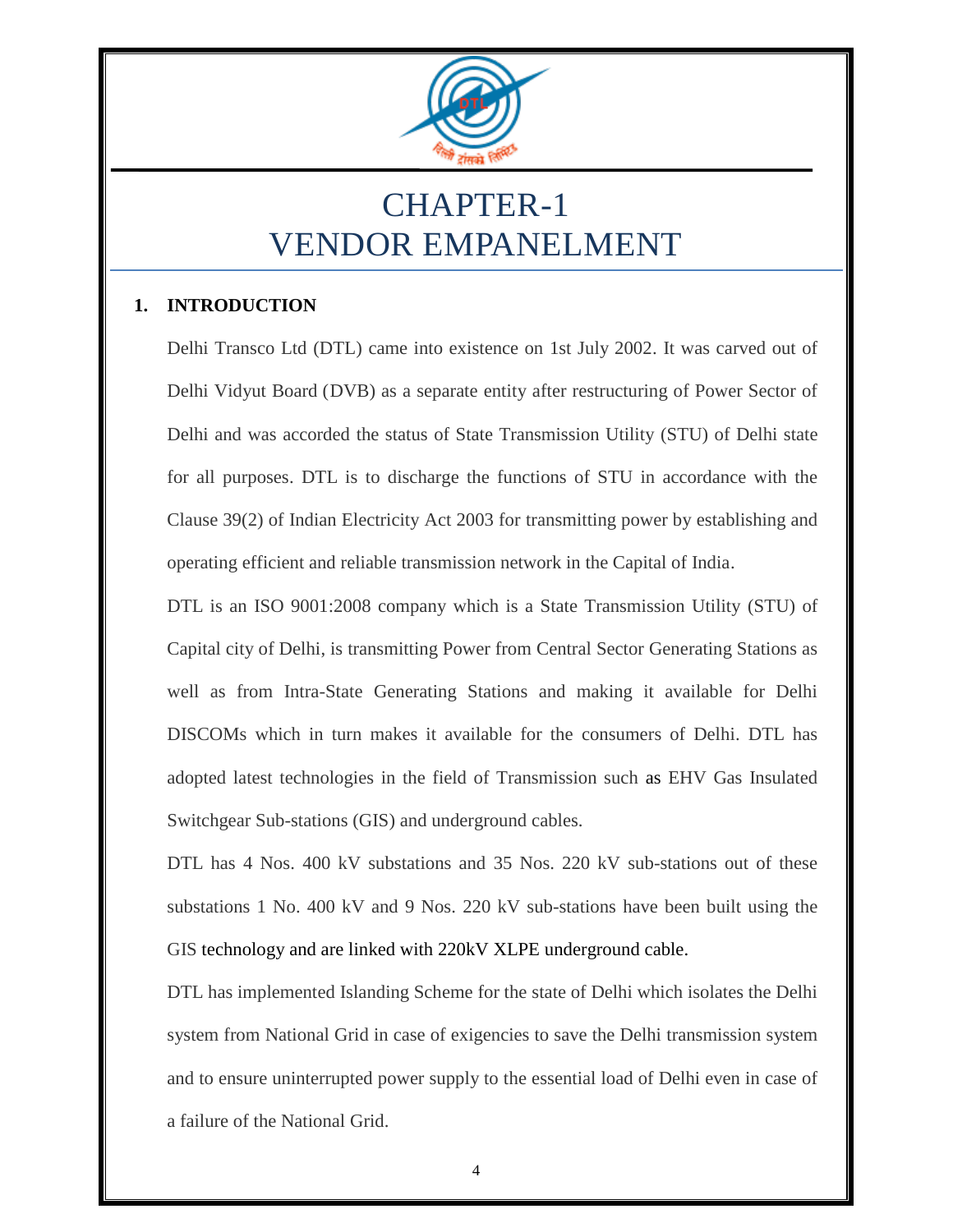

#### **2. INTENT**

- i) Source standardization in respect of contracts to be awarded by DTL**.**
- ii) To minimize processing time and cost for placing Purchase Orders**.**
- iii) To attract quality vendors and to ensure proper selection of vendors for ensuring smooth execution of work as per DTL**'**s requirement**.**
- iv) To ensure optimum utilization of capacities of quality vendors for Repair **/**  Maintenance **/** Operation Jobs at all Sub stations **/** Offices **/** Residential Colonies of DTL**.**
- v) Contractor registration through Expression of Interest **(**EOI**)** by Press publication is being done for preparation of list of vendors in specific categories**.**
- vi) DTL may not go for open tender for every work**.** The suitable vendor may be nominated to execute emergency **/** priority work from the list of empanelled vendor**.** Limited tenders should be conducted through vendors empanelled by the Company**.** Nomination of vendor out of list of empanelled vendors should not be resorted to**.**
- vii) Qualifying Requirement **(**QR**)** for each empanelled Category is available on DTL Website www**.**dtl**.**gov**.**in under the tab **Tender -> QR for Vendor Empanelment**

#### **3. OBJECTIVE**

Delhi Transco Ltd. invites details/information from qualified, experienced Vendors/ Firm/ Service Providers or Company (hereinafter referred to as "Contractors OR Supplier') for getting empanelled in the panel of prequalified Vendors with Delhi Transco Ltd. for works **/** service **/** supply having estimated cost **upto Rs. One Crore only.**

Those who are interested and desirous to get empanelled and participate in the future bidding / tender process at Delhi Transco Ltd, related to various works, procurement, services / AMCs may submit their response, relevant details and documents, through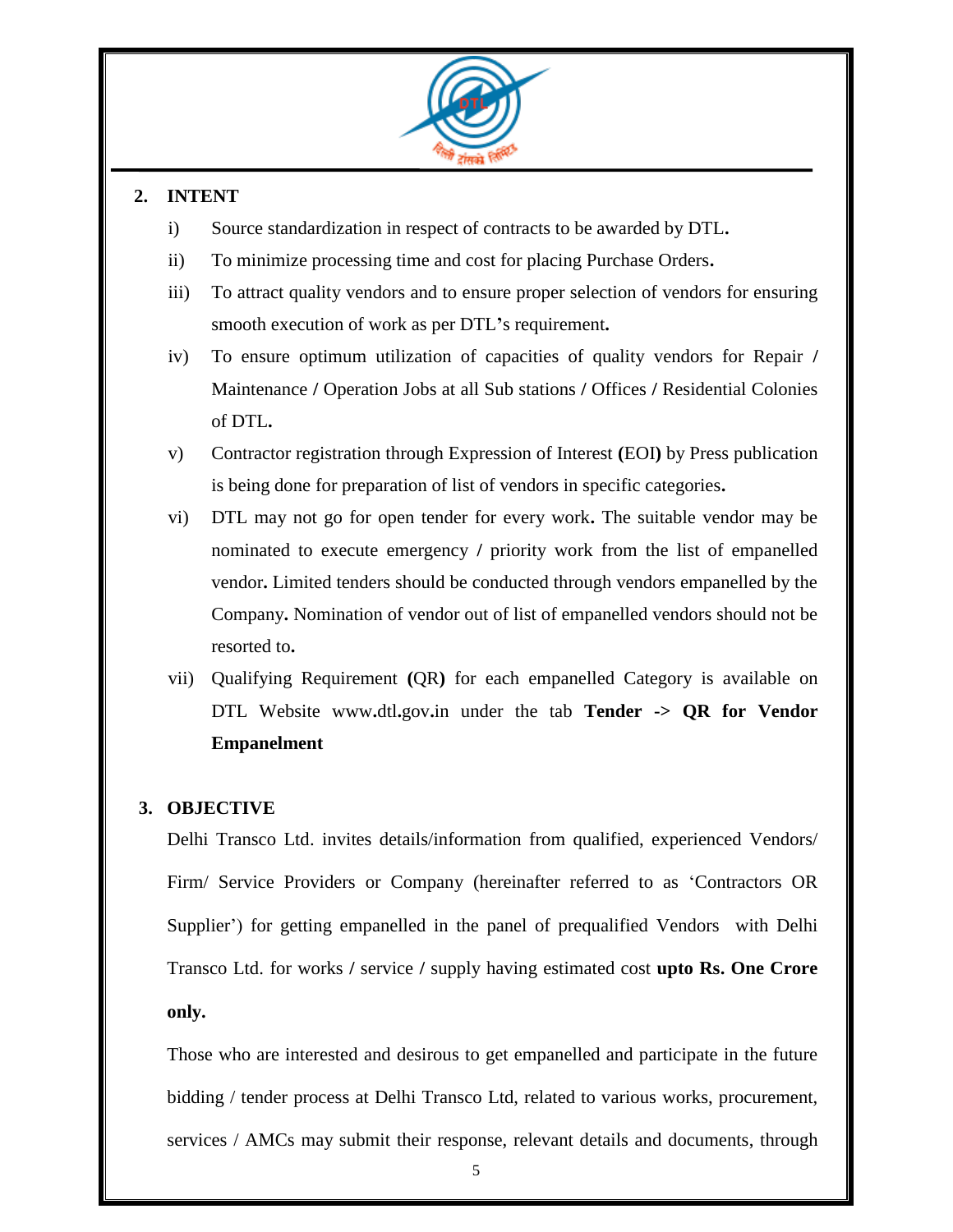

e-mail, courier, registered post or in person, within the due date to DTL. The area of specialization and the class of empanelment for which the application is being submitted shall be specified on the top of the envelope.

The empanelment is intended to capture data on aspect pertaining to categories as below:

| <b>EMPANELMENT CATEGORY</b> | <b>CATEGORY CODE</b> |
|-----------------------------|----------------------|
| ELECTRICAL SUPPLY           | [EE-SUP]             |
| ELECTRICAL / CIVIL WORKS    | [EE-WOR]             |
| ELECTRICAL SERVICE / AMC    | [EE-SER]             |
| <b>GENERAL SERVICES</b>     | [GN-SER]             |

The detailed scope for Work Contracts, Supply Contracts and Service Contracts / AMC along with the "Category" is given in **Table-II**.

#### **4. PERIOD OF EMPANELMENT**

The period of empanelment is envisaged up to **Three Years** from the initial date of empanelment.

#### **5. QUALIFYING REQUIREMENT**

The Qualifying Requirement for empanelment category viz**-**a**-**viz ELECTRICAL SUPPLY **[**EE**-**SUP**]**, ELECTRICAL**/**CIVIL WORKS **[**EE**-**WOR**]**, ELECTRICAL SERVICE**/**AMC **[**EE**-**SER**]**, GENERAL SERVICES **[**GN**-**SER**]** is available on DTL Website [www](http://www.dtl.gov.in/)**.**dtl**.**gov**.**in under the tab Tender -> QR for Vendor Empanelment**.**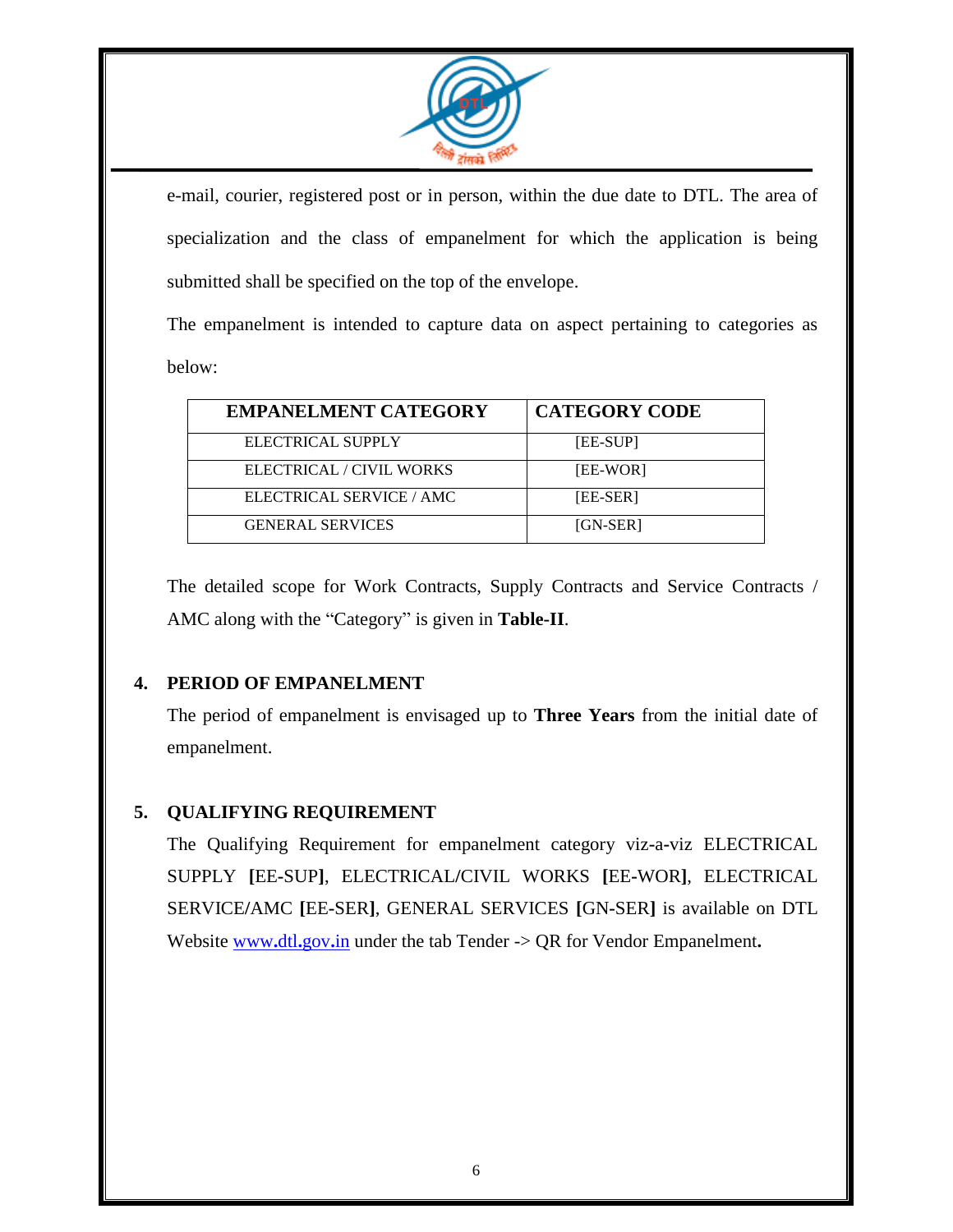

### **FORM FOR SUBMISSION OF EXPRESSION OF INTEREST (EOI) FOR VENDOR EMPANELMENT**

*(To be printed on contractor/ supplier / company letter head)*

**To,** 

## **General Manager (C&MM)**

Ist Floor, Room No. 106, Pre-Fabricated Building, Rajghat Delhi-110002

### **Subject: Submission of Expression of Interest (EOI) for Vendor Empanelment Ref: No.: DTL/C&MM/ EOI /NEWSPAPER/PR/17-18/28 Dt. 02.12.17**

#### **Sir,**

With reference to above, please find the details as per information sheet and work experience details for contractor Empanelment at Delhi Transco Ltd, Shakti Sadan Kotla Road New Delhi.

#### **TABLE-I**

|              | [Information to be provided by Vendor]                                                |                      |             |  |
|--------------|---------------------------------------------------------------------------------------|----------------------|-------------|--|
| S. No        | <b>Description</b><br><b>Remarks</b>                                                  |                      |             |  |
| 1            | Name of the organization                                                              |                      |             |  |
|              | seeking Empanelment                                                                   |                      |             |  |
| $\mathbf{2}$ | Postal Address & contact                                                              |                      |             |  |
|              | details of Registered office                                                          |                      |             |  |
| 3            | Category for which Vendor has work experience and is interested in:                   |                      |             |  |
|              |                                                                                       |                      |             |  |
|              | Category                                                                              | <b>Category Code</b> | (Tick Mark) |  |
|              | <b>ELECTRICAL SUPPLY</b>                                                              | [EE-SUP]             |             |  |
|              | <b>ELECTRICAL/CIVIL WORKS</b>                                                         | [EE-WOR]             |             |  |
|              | <b>ELECTRICAL SERVICE/AMC</b><br>[EE-SER]                                             |                      |             |  |
|              | <b>GENERAL SERVICES</b>                                                               | $[GN-SER]$           |             |  |
|              | (Tick( $\mathbf{\checkmark}$ ) if Applicable & Cross ( <b>X</b> ) if not Applicable). |                      |             |  |
|              |                                                                                       |                      |             |  |
|              | Contd                                                                                 |                      |             |  |
|              |                                                                                       |                      |             |  |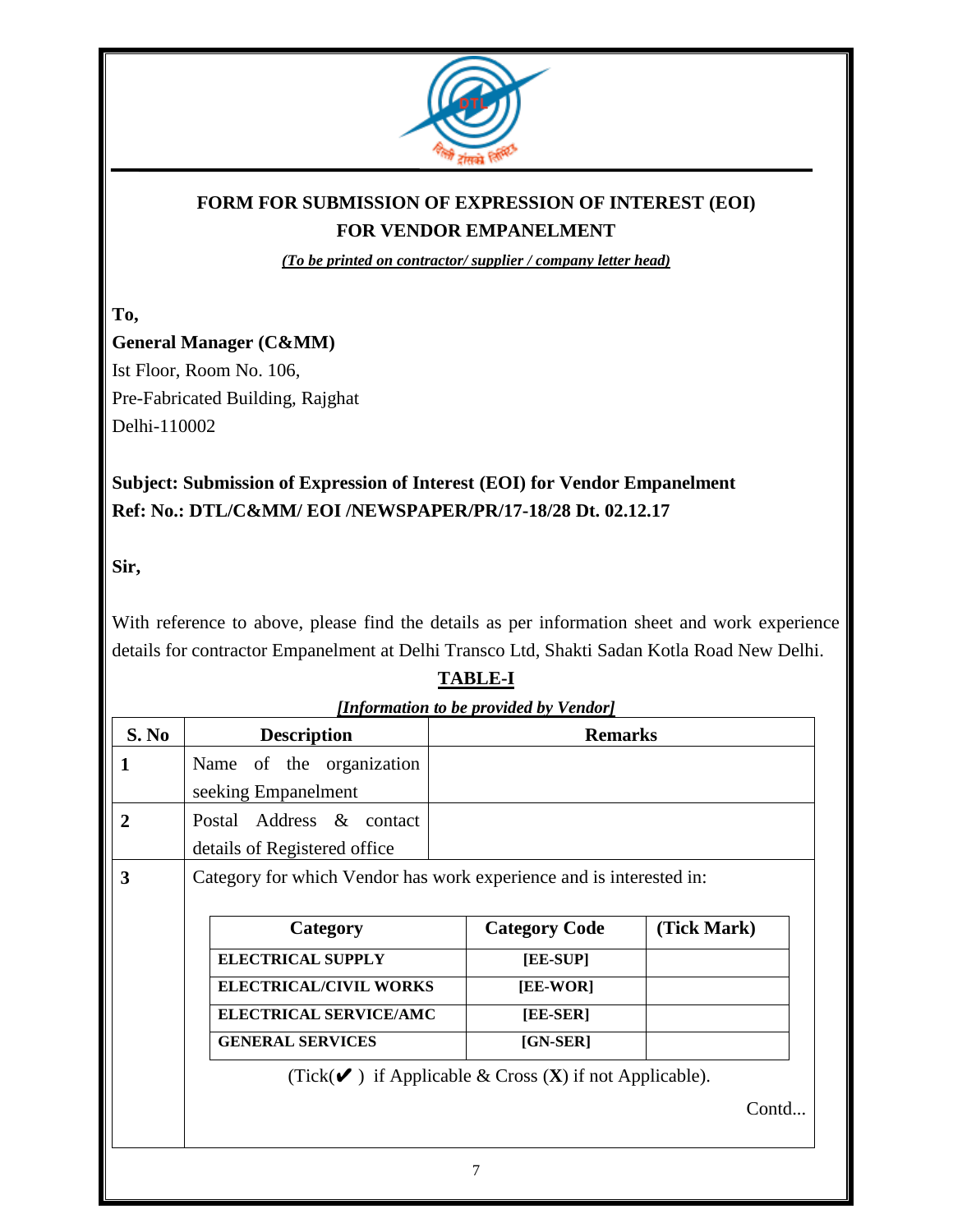

| S. No | <b>Description</b>                                                      | <b>Remarks</b>                                   |
|-------|-------------------------------------------------------------------------|--------------------------------------------------|
|       | Qualifying Requirement as available on DTL Website www.dtl.gov.in under |                                                  |
|       | the tab Tender -> QR for Vendor Empanelment                             |                                                  |
|       | <b>Technical Experience:</b><br>a)                                      | Please state the category for Technical          |
|       | As per Table-II                                                         | experience qualification and details of Purchase |
|       |                                                                         | Orders, Completion & Performance certificates.   |
|       | b) Financial Position:                                                  | Please mention Financial details along with      |
|       |                                                                         | Supporting documents.                            |

#### **TABLE-II**

#### **[DETAILED SCOPE FOR WORK CONTRACTS, SUPPLY CONTRACTS AND SERVICE CONTRACTS/AMC]**

|          |                                                             | <b>Tick Mark</b>       |  |  |
|----------|-------------------------------------------------------------|------------------------|--|--|
| Item No. | Category / [Code]                                           | $\checkmark$<br>Or $X$ |  |  |
| 1.0      | ELECTRICAL SUPPLY : MANUFACTURER [EE-SUP]                   |                        |  |  |
| 1.1.     | Circuit Breaker (400/220/66/33/11KV)                        |                        |  |  |
| 1.2.     | Current Transformer (CT) (400/220/66/33/11KV)               |                        |  |  |
| 1.3.     | Lightning Arrester(LA) / Surge Arrester (390/216/198/60/30) |                        |  |  |
| 1.4.     | Capacitive Voltage Transformer(CVT) 400/220KV               |                        |  |  |
| 1.5.     | Potential Transformer(PT) (220/66/33/11KV)                  |                        |  |  |
| 1.6.     | Isolator with or without E/S (400/220/66/33 KV)             |                        |  |  |
| 1.7.     | Polymer Insulator String for 400/220/66kV, 210/160/90 KN    |                        |  |  |
| 1.8.     | <b>Conductor ACSR</b>                                       |                        |  |  |
| 1.9.     | Power Cable                                                 |                        |  |  |
| 1.10.    | Control Cable                                               |                        |  |  |
| 1.11.    | LT Transformer 11/.433kV                                    |                        |  |  |
| 1.12.    | Battery Bank (220 V/ 50 V/ 48 V)                            |                        |  |  |
| 1.13.    | Battery Charger (220 V/ 50 V/ 48 V)                         |                        |  |  |
| 1.14.    | OPGW (48/24 Fibre DWSM)                                     |                        |  |  |
| 1.15.    | Earth-wire $(7/3, 66$ mm)                                   |                        |  |  |
| 1.16.    | <b>Transformer Oil</b>                                      |                        |  |  |
| 1.17.    | DG sets (250/125 kVA 440 V)                                 |                        |  |  |
| 1.18.    | Clamps & Connectors                                         |                        |  |  |
| 1.19.    | <b>Hardware Fittings</b>                                    |                        |  |  |
|          |                                                             |                        |  |  |

**NOTE:** - If some work is neither ticked (✔) nor Crossed (X), it will be presumed that contractor is not interested in that work.

Vendors to indicate voltage level applied for empanelment. Vendor may apply for empanelment for one or more voltage level in a Category/Class of empanelment.

Contd....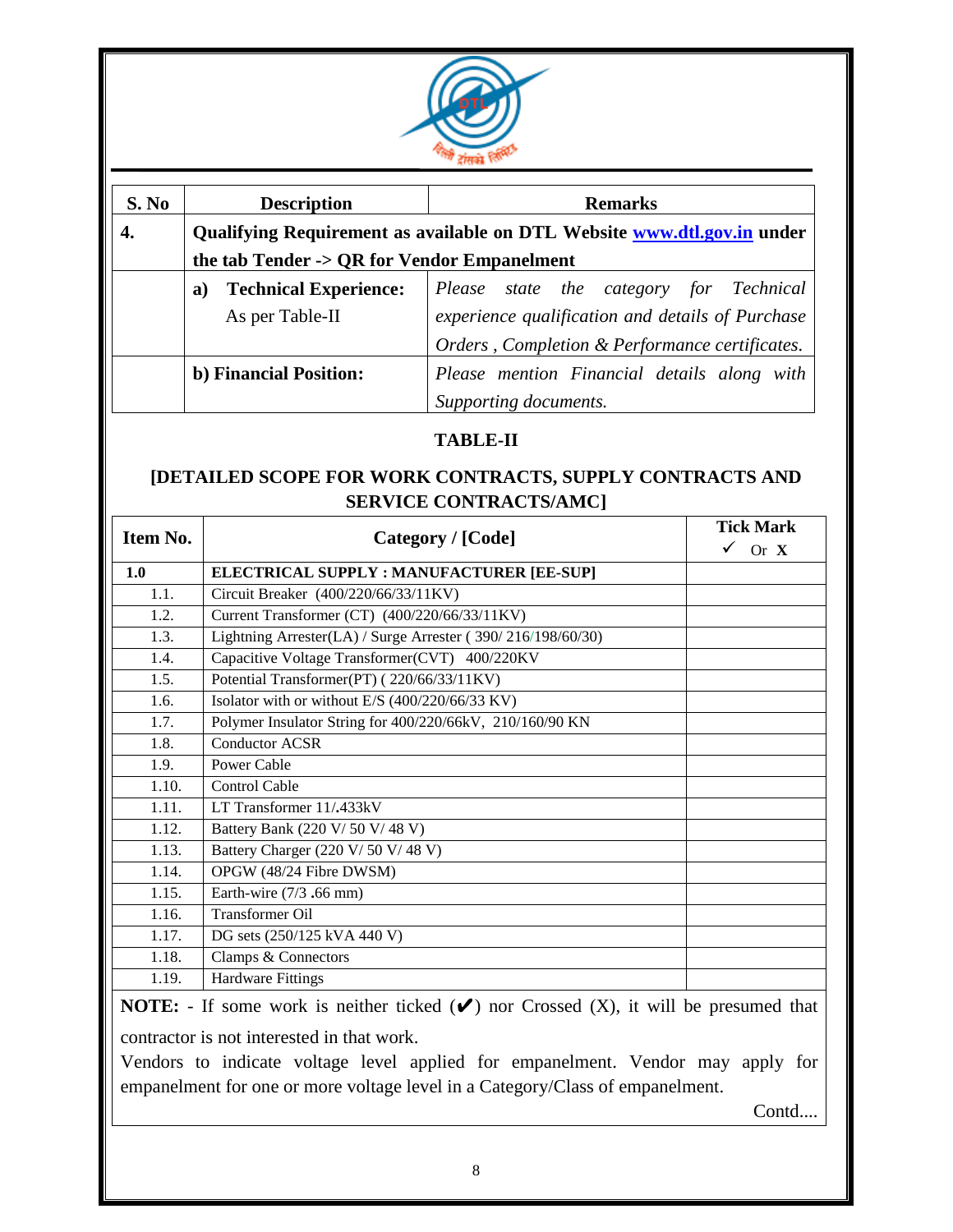

| Item No.         | Category / [Code]                                                                                                                                                      | <b>Class</b><br>"B" |                              |                                     |  |  |
|------------------|------------------------------------------------------------------------------------------------------------------------------------------------------------------------|---------------------|------------------------------|-------------------------------------|--|--|
|                  |                                                                                                                                                                        | $C$ "               | $\overline{``A"'}$           |                                     |  |  |
|                  |                                                                                                                                                                        | Up to Rs.25 Lakh    | Rs. 25 Lakh to<br>Rs.50 Lakh | Rs. 50 Lakh to<br><b>Rs.1 Crore</b> |  |  |
| 2.0              | <b>ELECTRICAL/</b><br><b>CIVIL</b><br><b>WORKS</b><br>(EE-WOR)                                                                                                         |                     |                              |                                     |  |  |
| 2.1              | <b>Sub-station/Line Civil work</b>                                                                                                                                     |                     |                              |                                     |  |  |
| 2.1.1            | Construction of control room / other<br>building along with plumbing, water                                                                                            |                     |                              |                                     |  |  |
|                  | drainage,<br>supply,<br>finishing<br>works<br>alongwith other allied works.                                                                                            |                     |                              |                                     |  |  |
| 2.1.2            | Construction/modification<br>of                                                                                                                                        |                     |                              |                                     |  |  |
|                  | transformer / equipment foundation /<br>RCC firewall.                                                                                                                  |                     |                              |                                     |  |  |
| 2.1.3            | Construction / modification of pump<br>house, fencing, oil soak pits sump pit,<br>connecting pipe yard development, Civil<br>Construction works and any other          |                     |                              |                                     |  |  |
|                  | miscellaneous works in grid substation.                                                                                                                                |                     |                              |                                     |  |  |
| 2.1.4            | Construction / repair of bitumen / CC /<br>RCC roads, shoulders, trenches, trench                                                                                      |                     |                              |                                     |  |  |
| 2.1.5            | covers, culverts, drains.<br>Supply, erection and modification of GI                                                                                                   |                     |                              |                                     |  |  |
|                  | Structures / GI pipe / GIS supporting /<br>cable supporting structures in yard or<br>building.                                                                         |                     |                              |                                     |  |  |
| 2.1.6            | Construction or repair of brick / RCC<br>Boundary wall, main entrance gate<br>alongwith security room / earth filling<br>work.                                         |                     |                              |                                     |  |  |
| 2.1.7            | Special repairs to buildings, water<br>proofing<br>work, Whitewashing<br>of<br>buildings<br>and<br>other<br>structures<br>$\sqrt{2}$<br>Miscellaneous Civil works etc. |                     |                              |                                     |  |  |
| 2.1.8            | Civil Works: AMC-:<br>All kinds of<br>Repair and Maintenance works in grid<br>substations / colonies / offices.                                                        |                     |                              |                                     |  |  |
| $2.2\phantom{0}$ | Maintenance / Repair of Sub Station<br>Equipment                                                                                                                       |                     |                              |                                     |  |  |
| 2.3              | Maintenance / Repair of Line /<br><b>Towers</b>                                                                                                                        |                     |                              |                                     |  |  |
| 3.0              | ELECTRICAL SERVICE /<br>AMC<br>[EE-SER]                                                                                                                                |                     |                              |                                     |  |  |
| 3.1              | Erection, Testing & Commissioning of<br>Bay<br>Equipments<br>excluding<br>Power<br>Transformers                                                                        |                     |                              |                                     |  |  |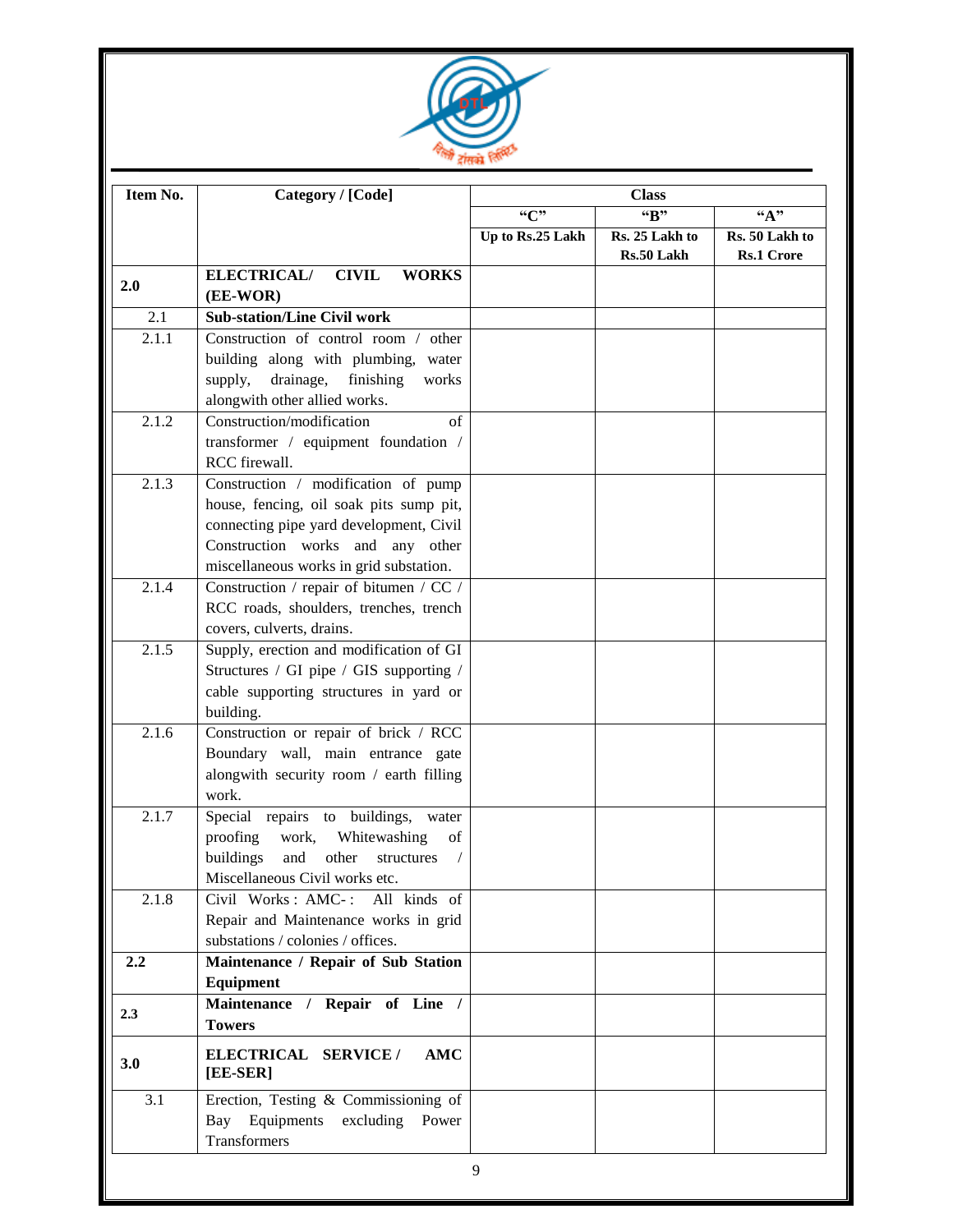

| Item No. | Category / [Code]                                                                                                                                                  | <b>Class</b>                  |                              |                                     |  |
|----------|--------------------------------------------------------------------------------------------------------------------------------------------------------------------|-------------------------------|------------------------------|-------------------------------------|--|
|          |                                                                                                                                                                    | ``C"<br>"B"<br>$\mathbf{A}$ " |                              |                                     |  |
|          |                                                                                                                                                                    | Up to Rs.25 Lakh              | Rs. 25 Lakh to<br>Rs.50 Lakh | Rs. 50 Lakh to<br><b>Rs.1 Crore</b> |  |
| 3.2      | Attending Breakdown of 400/220KV<br>S/stn.                                                                                                                         |                               |                              |                                     |  |
| 3.3      | Attending Breakdown of 400/220KV<br>Overhead lines                                                                                                                 |                               |                              |                                     |  |
| 3.4      | Attending Breakdown of 400/220 kV<br>Towers.                                                                                                                       |                               |                              |                                     |  |
| 3.5      | Hiring of Truck/Tempo/Crane for<br>transportation of Electrical Equipment<br>and Gang for attending breakdown in<br>substations and Lines (Quick Response<br>Team) |                               |                              |                                     |  |
| 3.6      | Overhauling of Power Transformers up<br>to 160MVA including Vacuuming and<br>Oil Filtration.                                                                       |                               |                              |                                     |  |
| 4.0      | <b>GENERAL SERVICES [GN-SER]</b>                                                                                                                                   |                               |                              |                                     |  |
| 4.1      | House-keeping/sweeping, cleaning:<br>i) Office Buildings<br>ii) EHV Sub-stations<br>iii)Residential Colony                                                         |                               |                              |                                     |  |
| 4.2      | Horticulture Work incl. Grass cutting<br>i) Office Buildings<br>ii) EHV Sub-stations<br>iii)Residential Colony                                                     |                               |                              |                                     |  |
| 4.3      | <b>Hiring of Skilled Manpower</b>                                                                                                                                  |                               |                              |                                     |  |
| 4.4      | Hiring of Security Services for DTL<br><b>Installations:</b><br>i) Office Buildings<br>ii) EHV Sub-stations<br>iii)Residential Colony                              |                               |                              |                                     |  |
| 4.5      | Printing of DTL Diary/ Tenders/<br><b>Document</b>                                                                                                                 |                               |                              |                                     |  |
| 4.6      | <b>Hiring of caterers</b>                                                                                                                                          |                               |                              |                                     |  |
| 4.7      | <b>Hiring of Vehicles</b>                                                                                                                                          |                               |                              |                                     |  |
| 4.8      | <b>AMC</b> of Fire Fighting equipment:<br>i) Office Buildings<br>ii) EHV Sub-stations<br>iii) Residential Colony                                                   |                               |                              |                                     |  |
| 4.9      | AMC for Internal Wiring of DTL<br>installations excluding sub station                                                                                              |                               |                              |                                     |  |
| 4.10     | <b>AMC</b> for Air Conditioners                                                                                                                                    |                               |                              |                                     |  |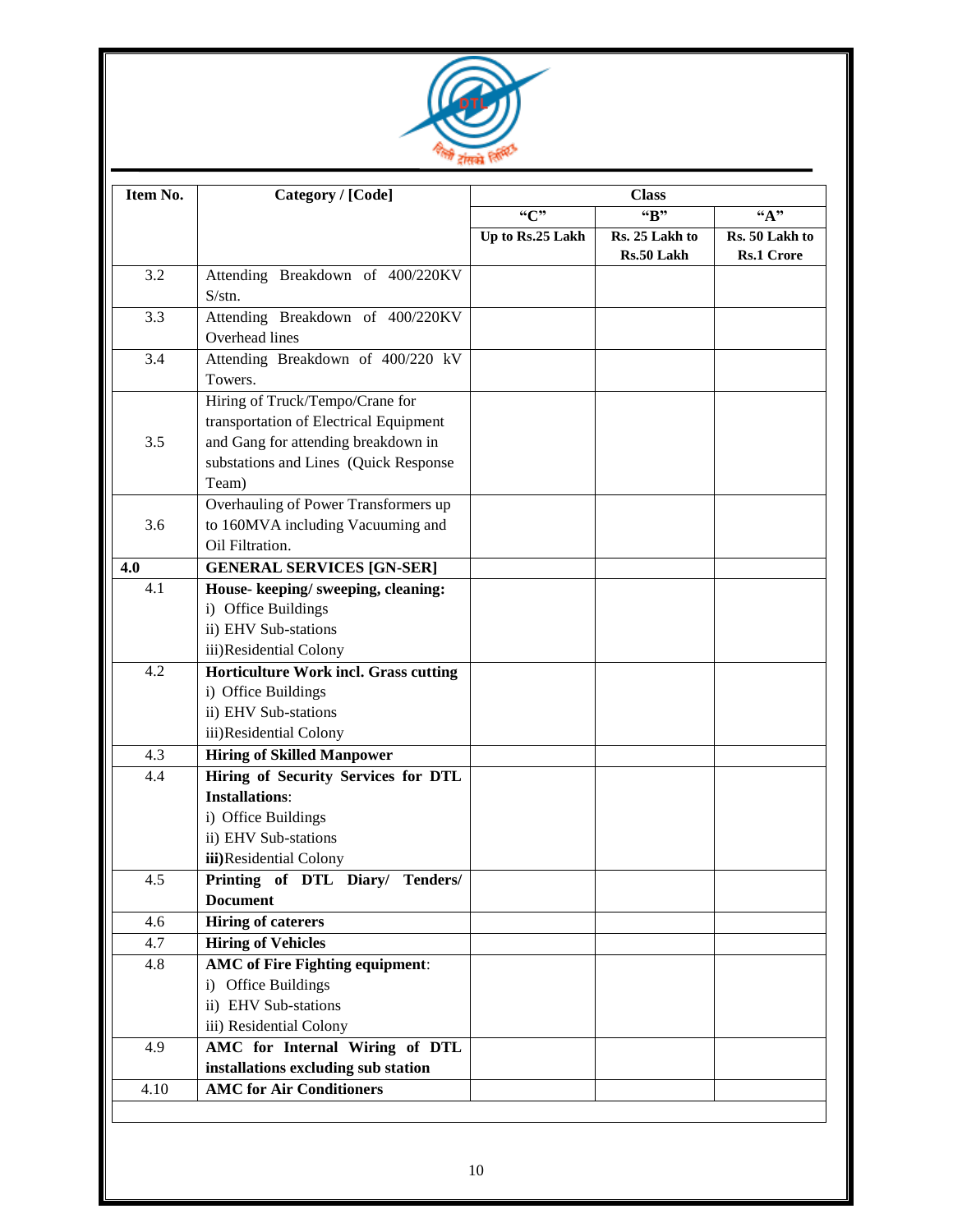

**NOTE:** - If some work is neither ticked (✔) nor Crossed (X), it will be presumed that contractor is not interested in that work.

Vendors to indicate voltage level applied for empanelment. Vendor may apply for empanelment for one or more voltage level in a Category/Class of empanelment.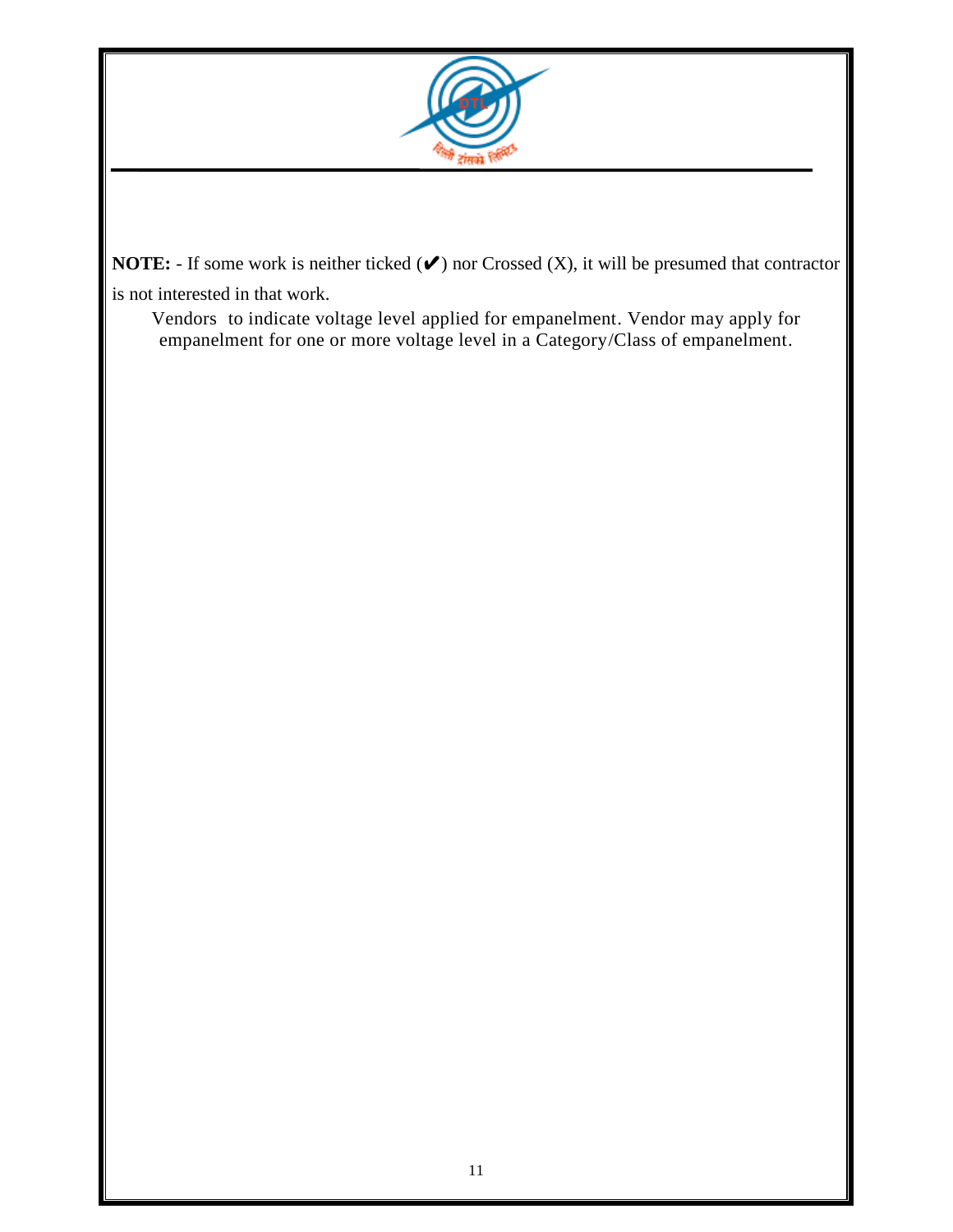

# CHAPTER-2 GENERAL GUIDELINES & CONDITIONS

#### **1. GENERAL GUIDELINES**

1.1 There are four Categories under which the empanelment will be done namely:

| Category                      | <b>Category Code</b> |
|-------------------------------|----------------------|
| <b>ELECTRICAL SUPPLY</b>      | [EE-SUP]             |
| <b>ELECTRICAL/CIVIL WORKS</b> | [EE-WOR]             |
| <b>ELECTRICAL SERVICE/AMC</b> | [EE-SER]             |
| <b>GENERAL SERVICES</b>       | [GN-SER]             |

This Vendor Empanelment is intended for capturing data on various aspects pertaining to above four categories. Vendors are requested to go through the guidelines carefully & fill up all the information asked for with relevant supporting documents/evidence.

- **1.2** Vendor shall submit its request in prescribed form attached as Annexure-A "**REQUEST FOR VENDOR EMPANELMENT**". If an applicant requires Empanelment for more than one "Category", separate application shall be submitted for each category alongwith necessary fee and document.
- **1.3** Vendor may note that incomplete applications are liable to be rejected. Further communication soliciting additional information shall be made in case of minor omissions of data/documents. However, in such cases, the Empanelment process may get delayed. The vendor shall be enlisted as empanelled vendor with DTL only if they fulfil the specified requirements of the listed category of Table-II.

#### **1.4 Vendor Empanelment Fee**

Interested vendor is required to download the documents from DTL."s website: [www.dtl.gov.in.](http://www.dtl.gov.in/) The "Request For Vendor Empanelment" shall be submitted in the prescribed format and will be considered for Empanelment of vendor only if it is accompanied with the required non refundable application fee in form of Demand Draft for Rs. 10,000/- ( **Rupees Ten Thousand Only**) plus GST as applicable in favour of Delhi Transco Ltd., payable at New Delhi.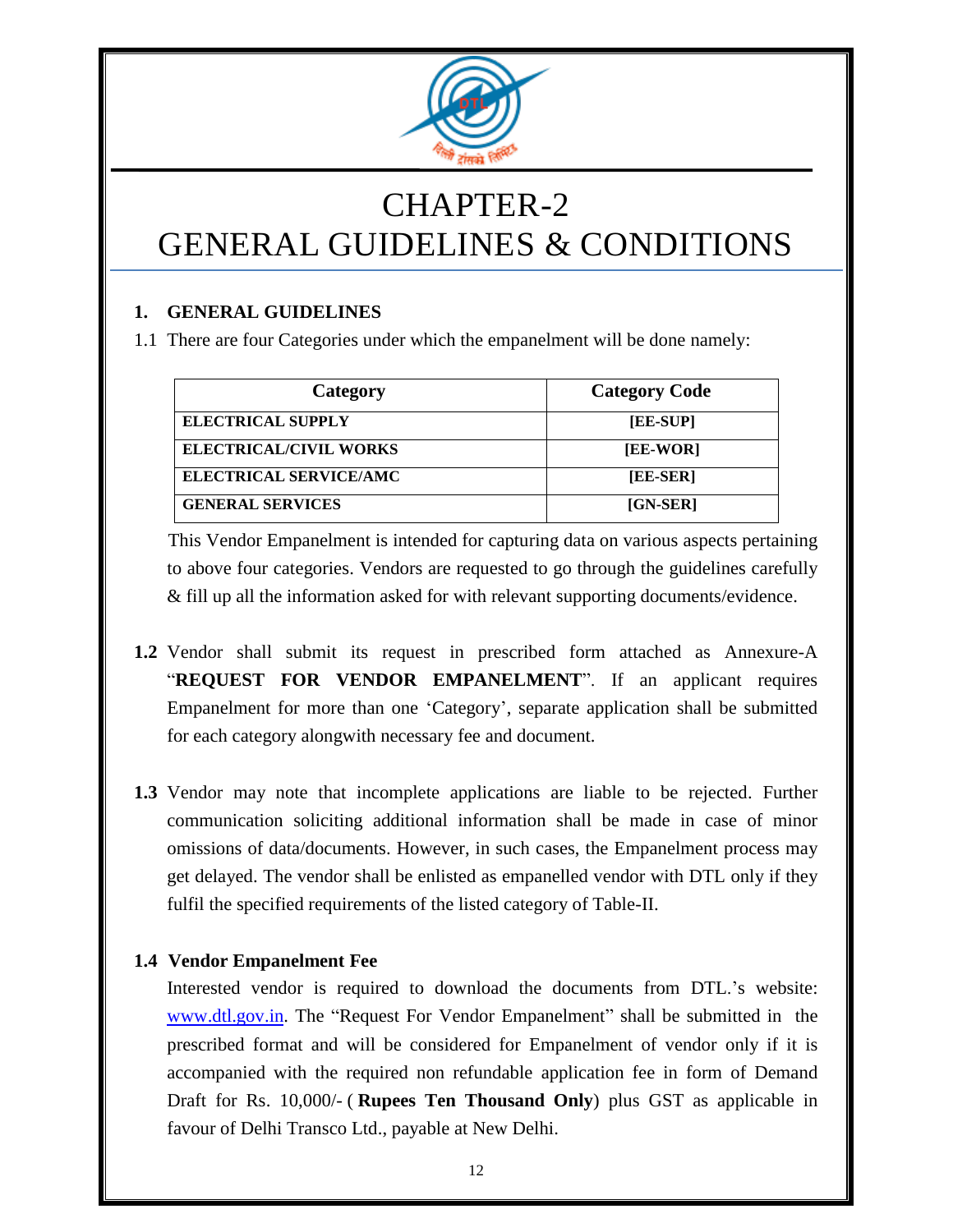

The application fee is on Category and Item No. basis, therefore, in case a Vendor intends to get itself registered for more than one Category and/or Item then each Form must be accompanied with required application fee of **Rs.5,000/- ( Rupees Five Thousand Only) plus GST as applicable** for each subsequent Category/Item applied for. Cost of application is exempted for applicants who are registered with SSI and NSIC for the items for which Empanelment is sought on production of documentary evidence.

Vendor Empanelment Fee once paid shall not be refunded in case of non-acceptance of application for any reason at any stage of processing. The Document is meant for exclusive purpose of Vendor Empanelment and shall not be transferred to any other party or reproduced or used otherwise for any purpose other than for which they are specifically provided.

**1.5** The "Form for Vendor Empanelment" attached as Annexure-A has following four Sections:

| <b>Section-I:</b>   | <b>Category for Vendor Empanelment.</b> |
|---------------------|-----------------------------------------|
| <b>Section-II:</b>  | <b>Organization Profile</b>             |
| <b>Section-III:</b> | <b>Resources Owned By Company</b>       |
| <b>Section-IV:</b>  | <b>Technical Experience</b>             |

**1.5.1 Section-I** contains list of 'Category' for which vendors are to be empanelled through this Vendor Empanelment process. Vendor must tick  $(\forall)$  against the relevant "Category" for which it seeks empanelment ( **Refer Table-II for complete details**). The vendor will be registered under relevant **Category and Item No.**, on the basis of Technical Experience and Financial Position.

For each "Category' the 'Qualifying Requirement' as mentioned in Chapter-1 must be fulfilled in order to be considered for Empanelment. Vendor are required to note that Qualifying Requirement have been specified for the purpose of Empanelment of vendors only and DTL reserves the right and absolute discretion to sub-categorize the applicants on the basis of their Technical Experience, Financial position and other relevant aspects viz., rating of the equipment/system and complexity of the job, etc. Such categorization may be made for different categories as mentioned in Table-II.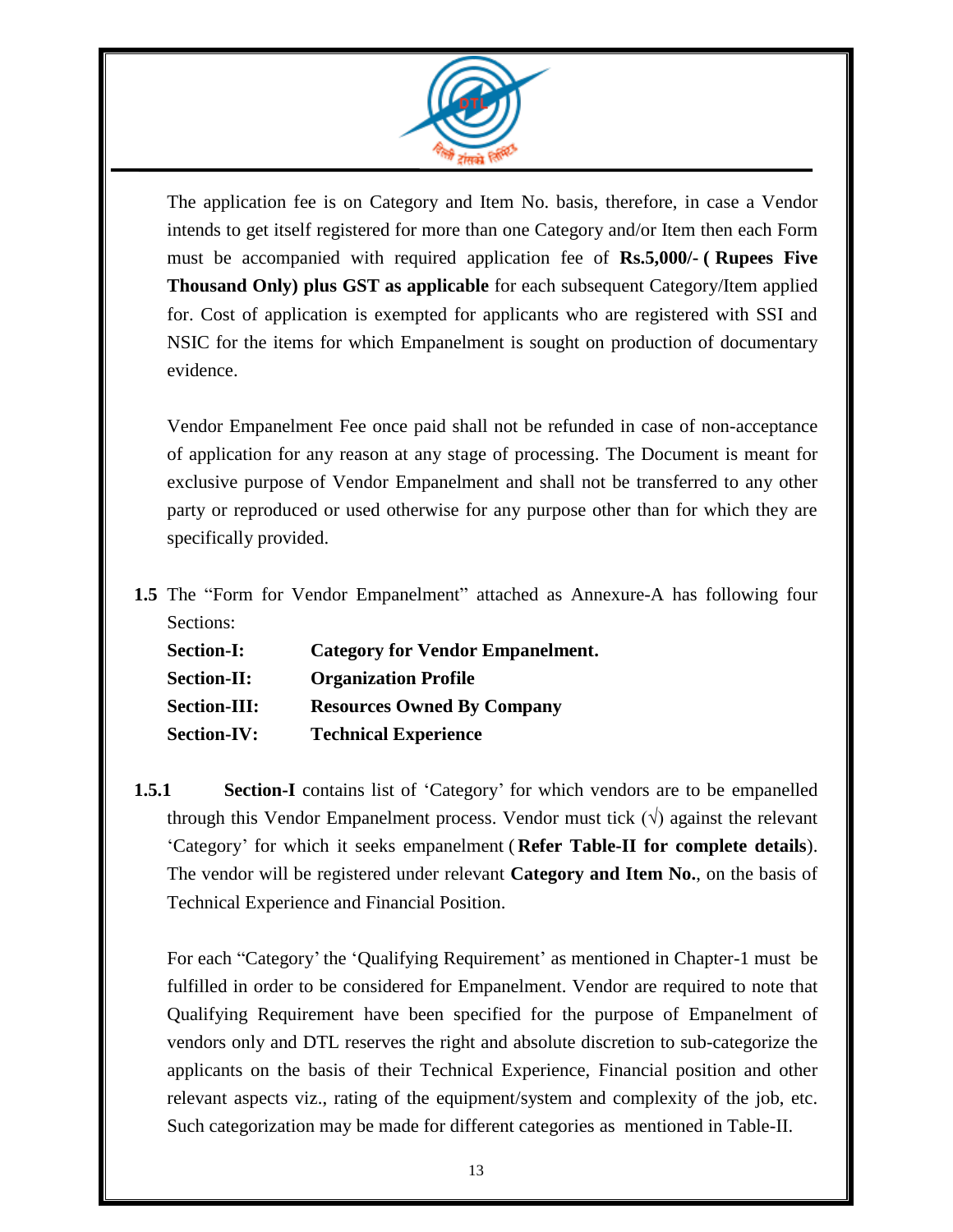

**1.5.2 Section-II** is intended to capture data on the profile of the organization and other general information pertaining to Organizational structure and Financial Position. Vendors meeting the minimum Qualifying Requirement need only apply for Empanelment.

Information regarding Ownership details, Balance sheet and profit & loss, net worth and solvency certificate(s) etc. should be submitted in the relevant format provided with this EOI. Vendors operating from notified industrial areas should have required clearances from statutory authorities.

- **1.5.3** In **Section-III**, the vendors are required to indicate their Design & Testing capabilities/facilities, Tools & Plants, Machinery, brief bio-data of Technical Personnel employed and Quality Control measures.
- **1.5.4** In **Section-IV** Technical Experience for respective Category of Empanelment for fulfilment of the applicable Qualifying Requirement shall be indicated by the vendor.

Technical experience format has to be filled up for each of the category, alongwith necessary supporting documents such as Safety Performance Certificates for the jobs (Qualifying Jobs) executed containing details of No. of persons employed, No. of accidents, nature of accidents, Period of job execution, compliance of safety action plans, electrical license etc.

#### **2. VENDOR EMPANELMENT PROCESS**

Based on the information provided by the Vendor in various Sections of "Request For Vendor Empanelment", DTL will commence vendor Empanelment process. The empanelment process will consist of capturing the vendors' credential comprising:

- i. Organizational structure (legal constitution etc.)
- ii. Capacity and Capability (organization set up, testing facility, QA/QC policy, certification by reputed bodies, ISO certification, qualified and experienced manpower etc).
- iii. Technical Experience
- iv. Financial position

If required, DTL will also carry out verification of the credentials and assessment of capacity and capability of the Vendors. Based on the Vendor Empanelment Process,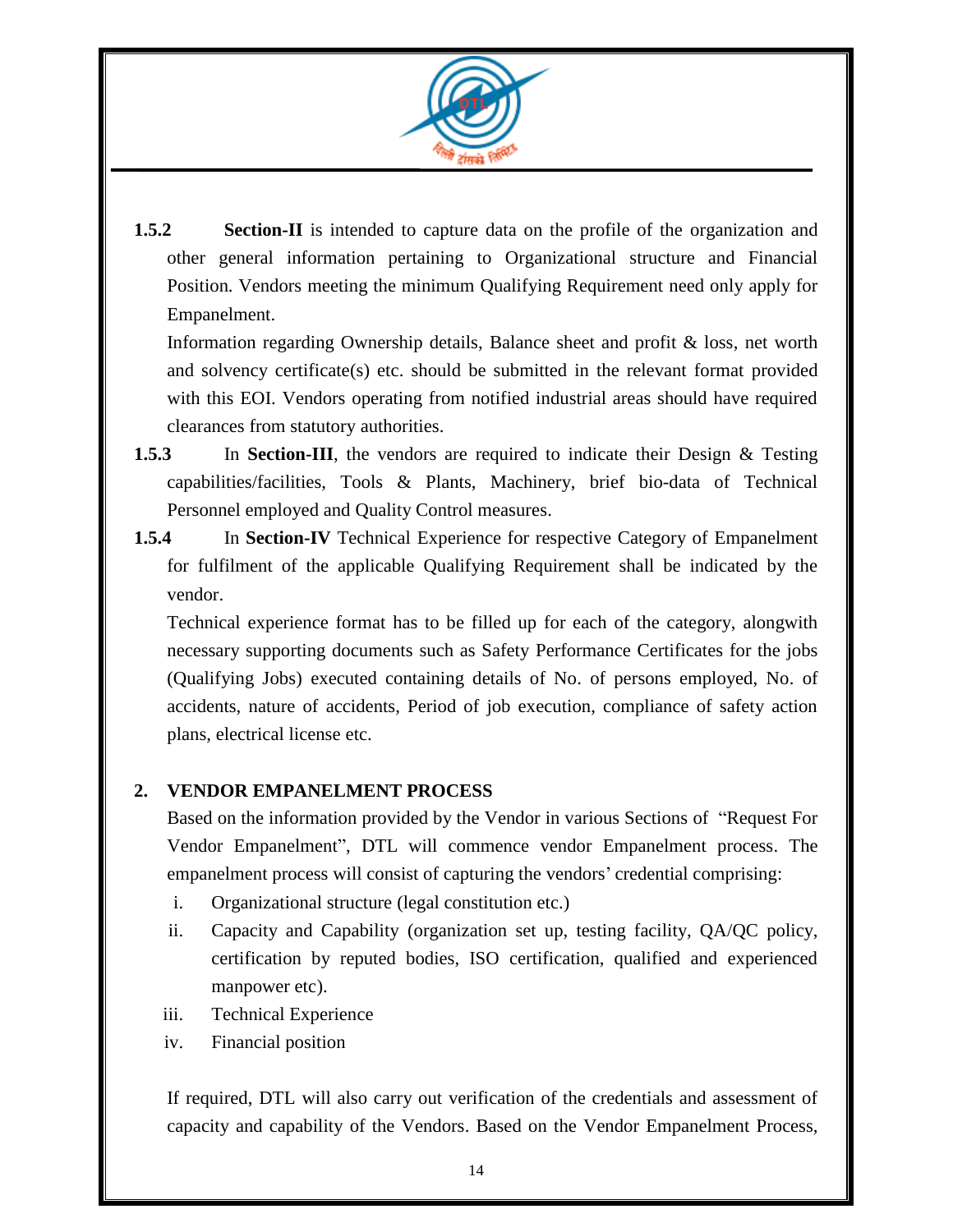

DTL reserves the right to assign class of the category applied for.

It may be noted that getting registered under the Vendor Empanelment process shall not be construed to mean that the vendor is deemed meeting Qualification Requirements for the various tenders of DTL. Bids from only such Empanelled Vendors, who meet the Qualification Requirements for the tenders for which bids would be invited by DTL in future, shall be considered responsive by DTL.

#### **3. CLARIFICATION**

Any clarification with respect to Vendor Empanelment may be obtained from: General Manager (C&MM), Delhi Transco Limited, Room No. 106, Ist floor, Pre-fabricated building, Rajghat, New Delhi-110002 Phone No.: +91 (011) 23274556 , Fax No. 23244802 Email : gm.cmm@dtl.gov.in

#### **4. VALIDITY OF EMPANELMENT**

Validity of empanelment shall be for **Three Years** provided the Empanelment is not cancelled by DTL during that period. After the expiry of normal validity period, all the vendors are required to re-register submitting all the necessary documents. Vendors should apply for Re-Empanelment at least six months prior to expiry of validity of empanelment.

#### **5. MASTER VENDOR DATA BASE (MVDB) AND PERIODIC UPDATING**

The Empanelment shall be for the purpose of inclusion of vendor"s name in the Master Vendor Data Base (MVDB) of DTL alongwith their class and category. During the period of empanelment, it is the vendor"s responsibility to update data which was provided at the time of original application. It will be the responsibility of the vendor to update Balance Sheet and also to keep DTL informed of any matter that may affect the vendor"s continued qualification and attributes. If the vendor"s future circumstances change so that they no longer comply with the qualification criteria for that particular category, then the vendor should promptly inform and DTL reserves the right to remove the vendor from the Master Vendor Data Base. DTL shall not bear any responsibility or risk for any suspension / cancellation or other termination of the vendor"s qualification to be empanelled.

The Empanelment process may consist of Vendor"s presentation, Factory / Site visit for inspection, verification of documents / information, assessment by survey for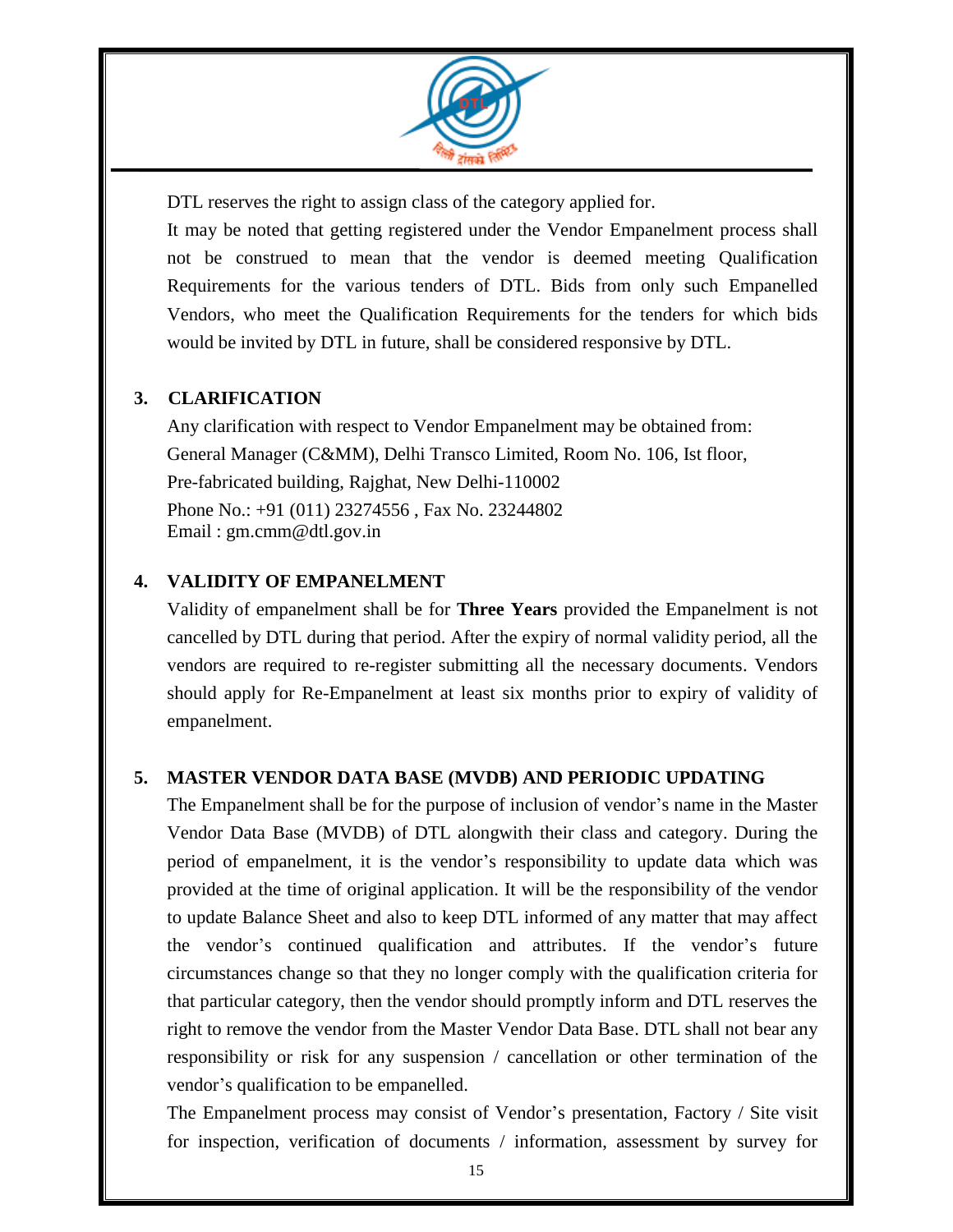

design, manufacturing and testing facilities for indigenous vendor. After completion of document review and shop floor assessment, as applicable, the case shall be taken up for approval by competent authority and issue of Empanelment letters to all those vendors who fulfil the criteria required for Empanelment and their name would be kept in the MVDB.

Once the initial empanelment process has been completed and successful vendors are empanelled, the database shall be subject to review annually. For this purpose, the updated data must be received in DTL as per the specified schedule. Only the allowable re-application will be considered in the next review and successful vendors will be empanelled and the database updated.

Vendor can apply for Class enhancement in a category by submitting necessary documents along with requisite **enhancement fee of Rs. 5,000/- (Rupees Five Thousand Only)** in the form of DD in favour of Delhi Transco Limited. After scrutiny of documents and evaluation/site visits, vendors will be informed about enhancement and MVDB updated accordingly. Scrutiny of vendor empanelment requests shall normally commence annually as per following schedule:

#### **• August of every year: For applications received from 1st June to 30 th June.**

In case of poor/fair rating as per performance evaluation, unsatisfactory infrastructure facilities, overloading, financial/liquidity crunch, labour unrest, strike, lockout etc. vendor shall be put on "Holiday" from MVDB and shall be reviewed on the basis of progress / improvement at works.

DTL reserves the right to cancel the Empanelment of any Vendor for reasons interalia including the following:

- a) if they/he found to have submitted false particulars/fake documents for securing enlistment.
- b) if continuous poor performance has been recorded for Two years with regard to Quality, Delivery/Completion period, Safety Regulations, Labour /Statutory regulations, Conduct/Discipline etc., while executing the job.

Such Vendors, whose Empanelment is cancelled due to any of the above reasons, will not be considered for subsequent Empanelment for a period of **Three Years** and shall be binding on both the parties. The reasons for cancellation shall be communicated to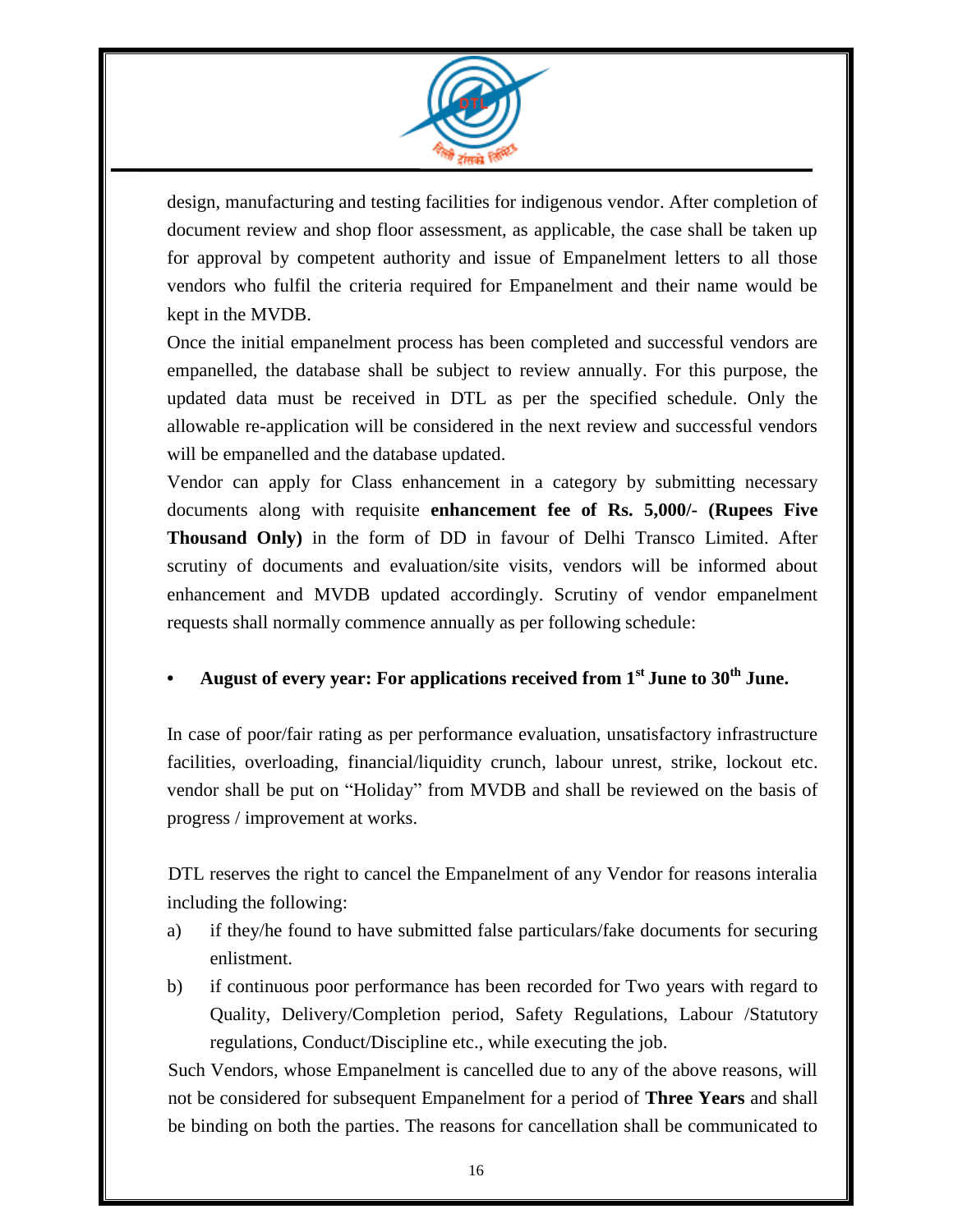

the concerned vendor.

#### **6. INSTRUCTIONS AND OTHER CONDITIONS**

- i) A Vendor is not permitted to seek Empanelment in more than one name, including proprietorship/ partnership firms, in a particular Category.
- ii) All columns are to be filled up. If a particular item is not pertinent to your Organization, please write "Not applicable" or "N.A".
- iii) Kindly provide correct, complete and precise information in the designated column or space provided therein. Please attach separate sheet in case the space provided is insufficient.
- iv) Incomplete forms are liable to be rejected without any consideration.
- v) Submission of Empanelment forms do not automatically guarantee for Empanelment and DTL also does not take any responsibility for loss of any Request Form in transit.
- vi) DTL reserves the right to call for additional information and/or check, verify all the information furnished in the application. DTL also reserves the right to inspect all premises / facilities to confirm the authenticity of information furnished / capabilities mentioned in the application.
- vii) DTL reserves the right to reject applications on the basis of unsatisfactory performance of any ongoing job or any similar job in the last seven (7) years or for furnishing false information/declaration in the application.
- viii) DTL reserves the right to reject any or all the applications without assigning any reasons whatsoever.
- ix) DTL decision shall be final on all matters.
- x) Vendors to note that Request for Empanelment with conditions unacceptable to DTL shall be rejected.
- xi) DTL reserves the right and absolute discretion to call for bids for any specialized job or otherwise it deems fit, even during the validity of the Empanelment period.
- xii) DTL reserves the right to reject any or all of the applications without assigning any reasons whatsoever. DTL also reserves the right to reject any or all applicants and/or delete the name of any Vendor from the list of registered Vendors, solely based on the past unsatisfactory performance by the vendor in DTL. Decision of DTL regarding the same shall be final and binding.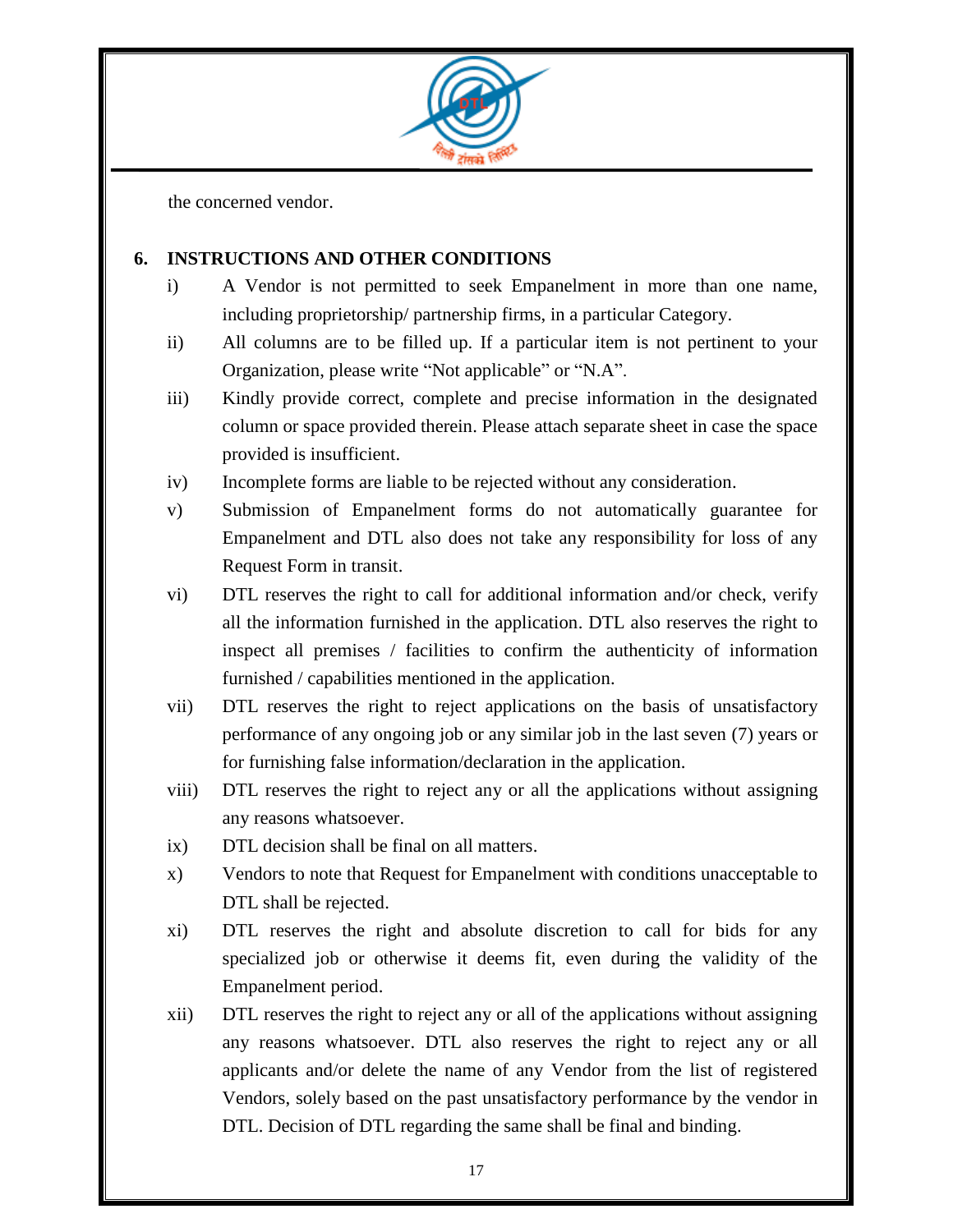

- xiii) If the Vendor is unsuccessful and not registered, the vendor will be notified of the decision and informed of the reasons for non-acceptance.
- xiv) Should a vendor fail in successful Empanelment, then DTL reserves the right to refuse a re-application for Empanelment within 6 months of the date of notification of failure.
- xv) Successful Empanelment By Delhi Transco Ltd. is not to be considered to guarantee any future award of work or inclusion as qualified vendor for bidding.
- xvi) DTL reserves its right to short list vendors from the MVDB for regular issue of Purchase Enquiries.
- xvii) DTL reserves the right to annul the Vendor Empanelment process any time and may, at its option, choose not to restrict the bidding for future packages only to the empanelled Vendors, wherever deemed appropriate, without assigning any reason, and shall bear no liability whatsoever consequent upon such a decision.
- xviii) Copies of documentary evidences should be counter-signed by a notary public (or original for DTL verification). A copy of Expression of Interest duly stamped and signed on all pages, as token of acceptance of conditions mentioned herewith, shall also be submitted along with the request form.

-------------------------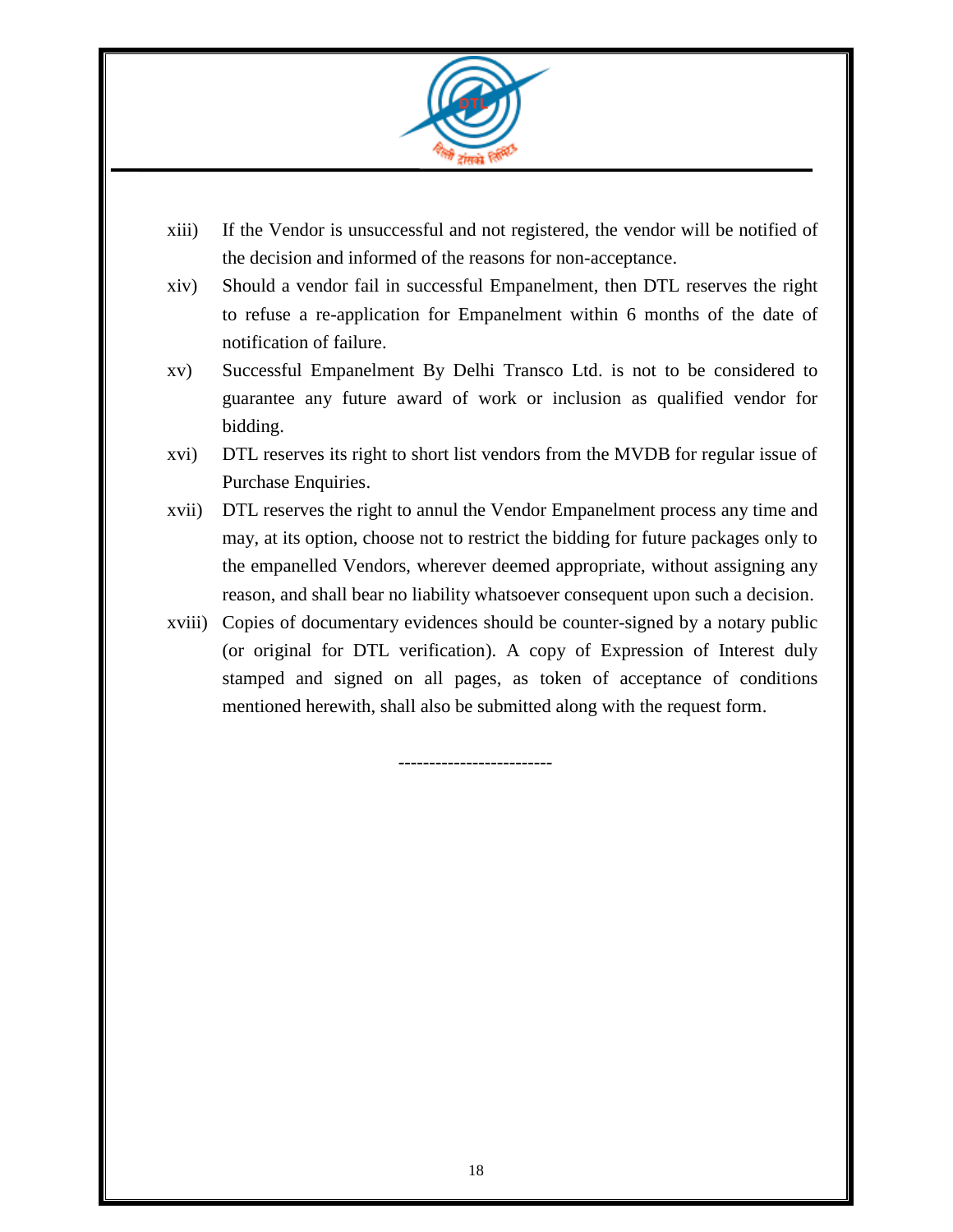

# CHAPTER-3 PROCEDURE FOR SUBMISSION

All the interested vendors (Equipment Manufacturers/ suppliers/Dealer/ Contractors/ Erectors/ Service Providers) desirous of Empanelment with DTL are required to submit the duly filled "Request For Vendor Empanelment" along with requisite documents in duplicate in two separate folders one as 'Original' and the other marked as 'Duplicate' in a sealed cover as per procedure given below along with Vendor Empanelment fee for each of the Category for which Empanelment is sought.

Vendors shall ensure that all pages (A4 size) are signed/stamped and submitted with separator sheets clearly identifying various form, sections and flagging/annexing as per the nomenclature mentioned in the formats.

Vendor is also requested to provide its application in soft version [MS Word file(s)/Excel file(s) along with scanned pdf file(s) for supporting documentary evidence] to be contained in a CD.

Enclosures for Envelope/Sealed Cover shall be prominently superscribed as follows: "Request for Empanelment in Category with Code.........."" and addressed to **General Manager (C&MM), DTL** and must be delivered at the address given in the Expression of Interest before the deadline for submission. DTL will not be responsible for any delay in receipt / non-receipt of documents sent by post/couriers.

The following documents shall be enclosed in this envelope:

- i. Form For Submission Of Expression Of Interest (EOI) For Vendor Empanelment
- ii. Form for Request for Vendor Empanelment
- iii. Valid Power of Attorney of Signatory(ies) of vendor
- iii. Signed Copy of EOI Document
- iv. Filled up Section-I ('Category For Vendor Empanelment')
- v. Filled up Section-II ("Organisation Profile") alongwith all relevant enclosures/documents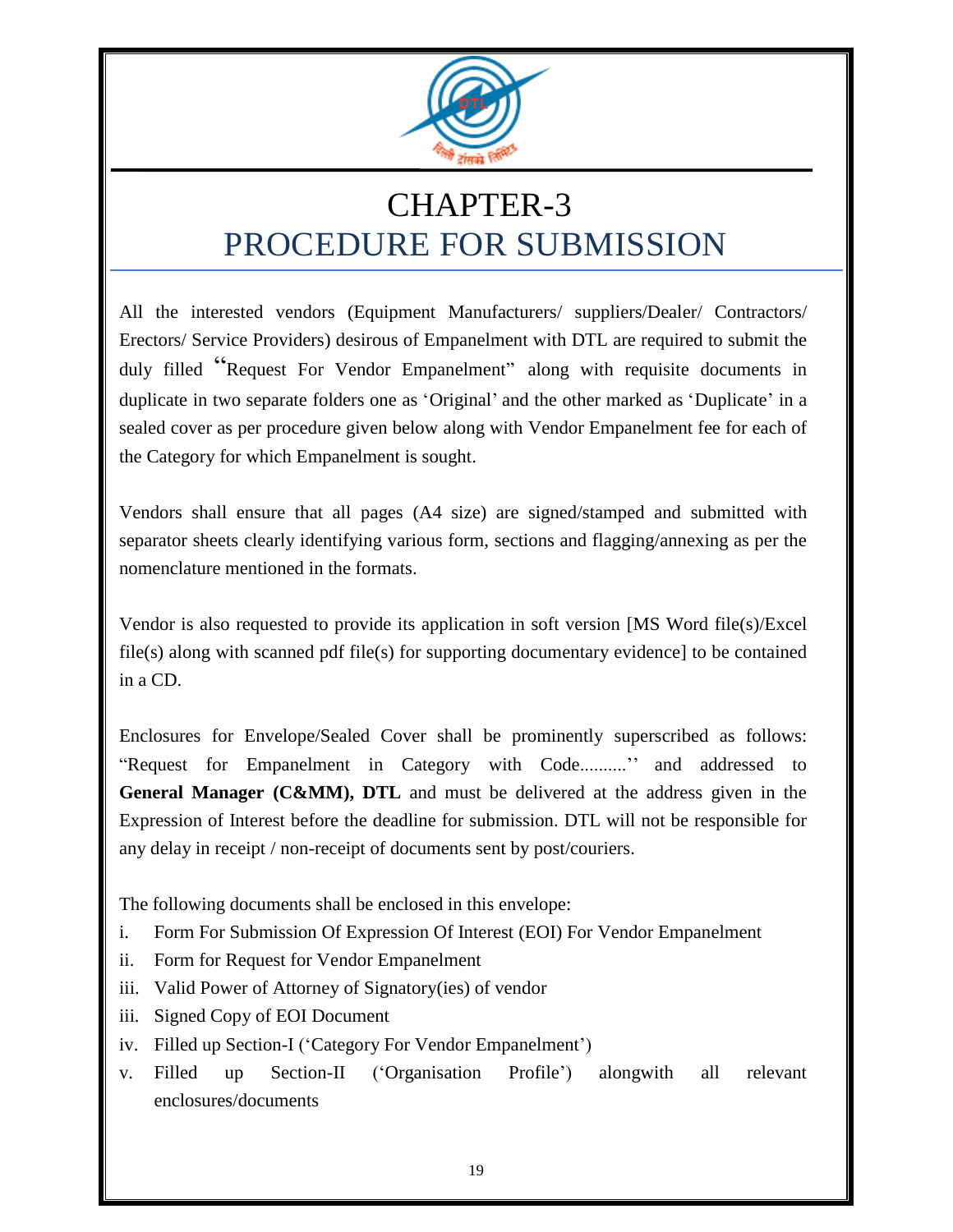

- vi. Filled up Section-III ("Resources Owned By Company"), alongwith all relevant enclosures/documents
- vii. Filled up Section-IV (' Technical Experience') for the 'Category' for which Empanelment is sought, along with all relevant enclosures/documents.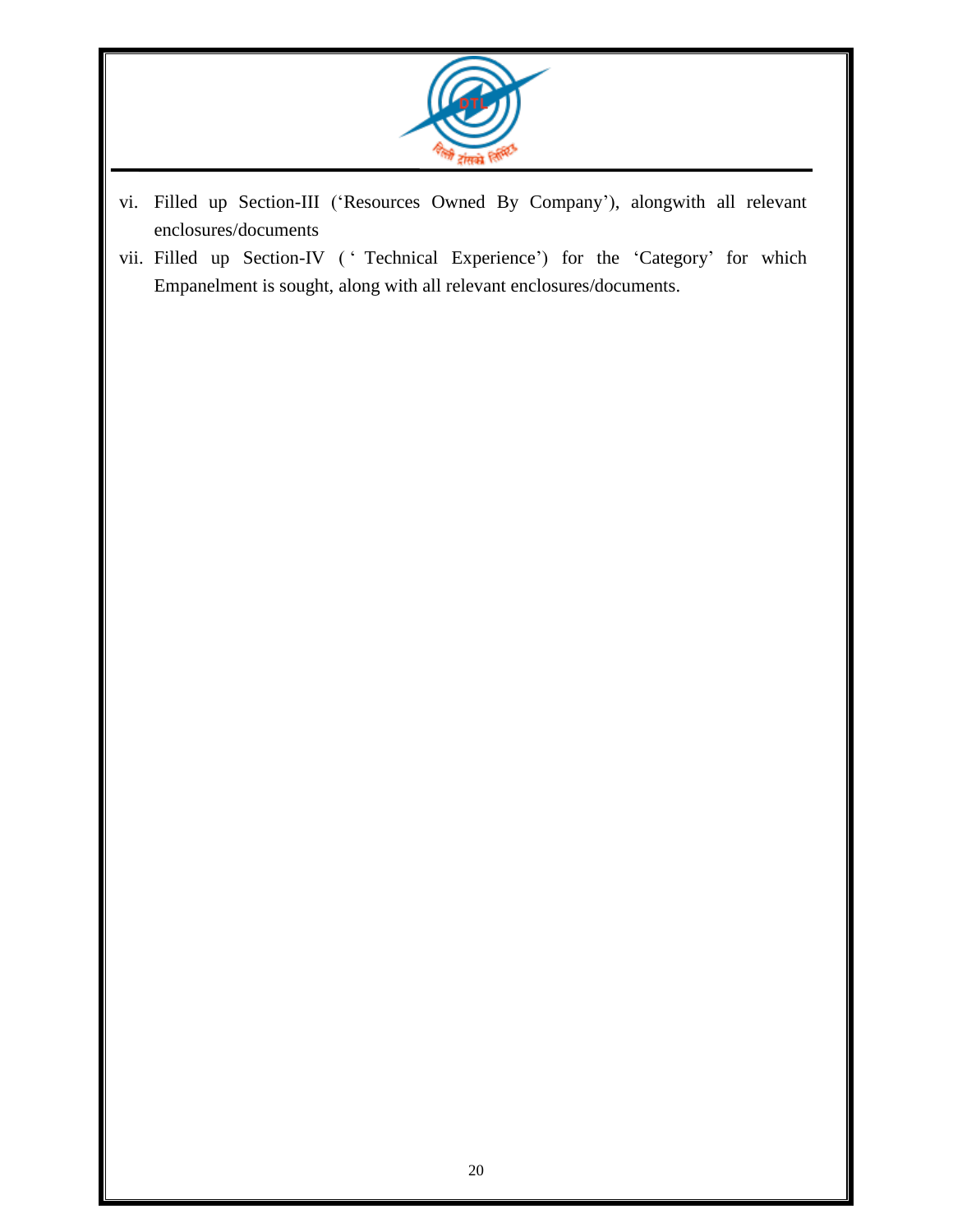

|          |                                                    |     |               | <b>FORM: REQUEST FOR VENDOR EMPANELMENT</b>                             | Annexure-A |                 |
|----------|----------------------------------------------------|-----|---------------|-------------------------------------------------------------------------|------------|-----------------|
|          |                                                    |     |               |                                                                         |            |                 |
| To       |                                                    |     |               |                                                                         |            |                 |
|          |                                                    |     |               | General Manager (C&MM), Delhi Transco Limited, Room No. 106, Ist floor, |            |                 |
|          | Pre-fabricated building, Rajghat, New Delhi-110002 |     |               |                                                                         |            |                 |
|          | Phone No.: +91 (011) 23274556, Fax No. 23244802    |     |               |                                                                         |            |                 |
|          | Email: gm.cmm@dtl.gov.in                           |     |               |                                                                         |            |                 |
|          |                                                    |     |               |                                                                         |            |                 |
| Subject: | <b>Application</b>                                 | for | <b>Vendor</b> | <b>Empanelment</b>                                                      | for        | the             |
|          | Category                                           |     |               |                                                                         |            | <i>category</i> |

**under Category Code** [*......................................................Mention Category code*].

**Sir,**

We hereby submit our application for Request for Vendor Empanelment with Delhi Transco Limited, for the following category:

1. Category [.............................................................]\*

2. Category Code [......................................................].

Further, in support of our Request for Vendor Empanelment, the details as sought for in Section-I to Section-IV are duly filled up and relevant documents attached herewith.

We confirm that all the requisite information/ details/ data/ documents as per Chapter-3 "Procedure for Submission" contained in EoI Document and "Checklist" annexed to this Request for Vendor Empanelment Form have been enclosed.

We understand that as per the stipulations of EoI Document, our application will be considered for Empanelment only if it is accompanied with the required application fee by way of demand draft in favour of Delhi Transco Ltd., payable at New Delhi for Rs. 10,000/- ( Rupees Ten Thousand Only) plus GST as applicable. Therefore, alongwith this application, we have enclosed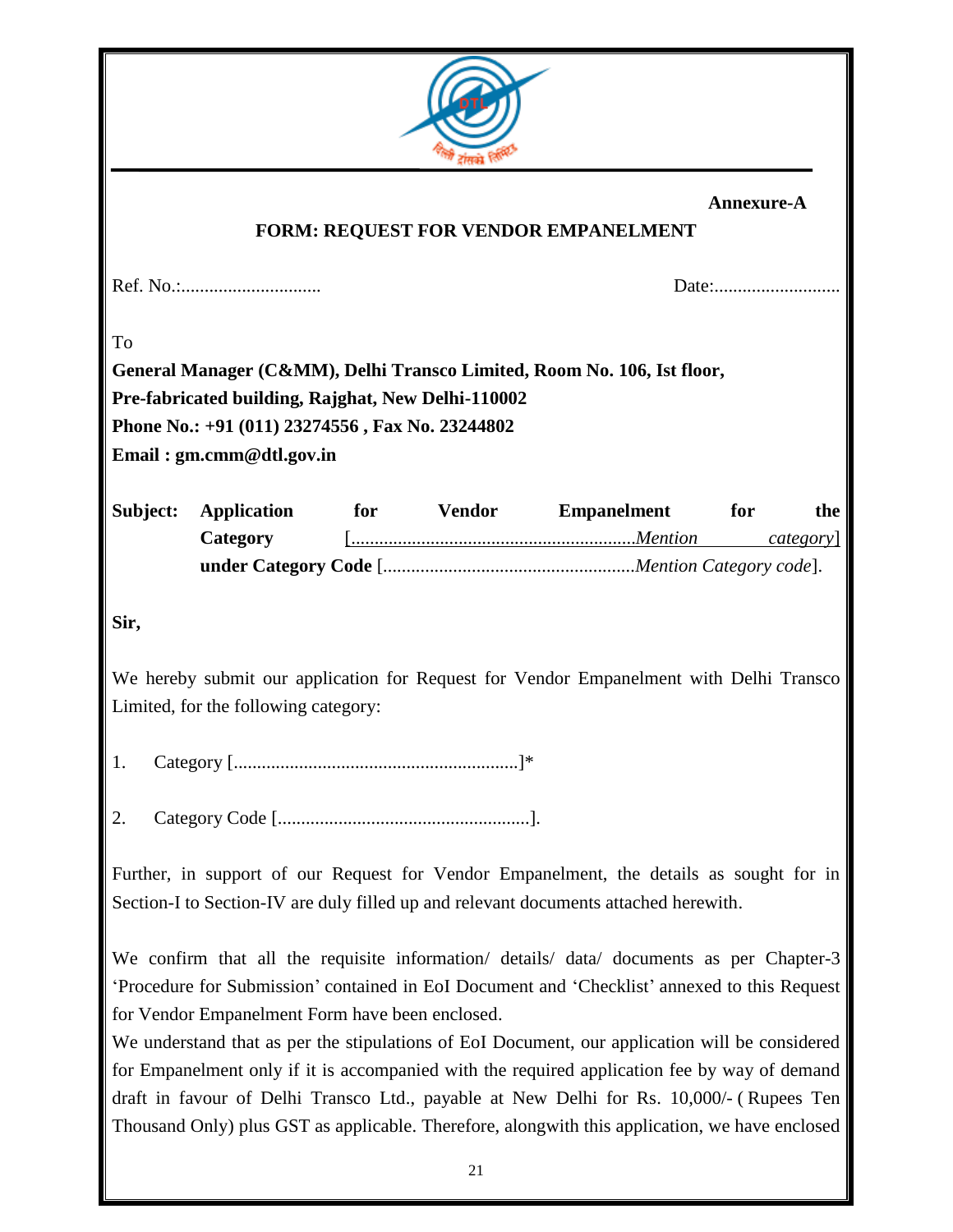

a Demand Draft of Rs. 10,000/- (Rupees Ten Thousand Only) with following particulars as Attachment – DD to this Request for Vendor Empanelment [to be enclosed in a sealed envelope and labelled as Attachment – DD]:

Name and branch of Issuing Bank: ……………………………………………………………. DD Number: ………………………………… DD Date: ………………………………….........

We further understand that Request For Vendor Empanelment is to be made on category-wise basis and the application fee is on category – wise basis, therefore, in case of seeking Empanelment in more than one category with DTL, then Request For Vendor Empanelment for each category must be accompanied with separate application fee of **Rs. 5,000/- (Rupees Five Thousand Only) plus GST as applicable**.

As mentioned in Chapter-3, "Procedure for Submission", we have also provided our application in soft version [MS Word file(s)/Excel file(s) alongwith scanned pdf file(s) for supporting documentary evidences] which are contained in CD enclosed in sealed envelope labelled as Attachment – CD.

We have carefully perused the EoI Document and we hereby give our acceptance to the procedure adopted by DTL for Vendor Empanelment. As a token of the same, we have also attached a copy of EOI Document duly signed and stamped on each page as Attachment – EOI to this Request For Vendor Empanelment Form.

We also understand that DTL reserves the right to withhold our application for Empanelment, issue Bidding Documents to any Registered Vendor, and also annul the Empanelment process without assigning any reasons whatsoever.

We shall submit additional clarifications/information/details/data/documents whenever sought for by DTL We also understand that during this Vendor Empanelment process, DTL may verify our credentials by contacting/visiting our clients/ customers/ bankers as well as our offices/ works/ facilities.

We hereby certify that all the documents/information and data furnished by us with regard to Vendor Empanelment are true and complete to the best of our knowledge. In case of any changes/variation, the same shall be immediately brought to the notice of DTL. We understand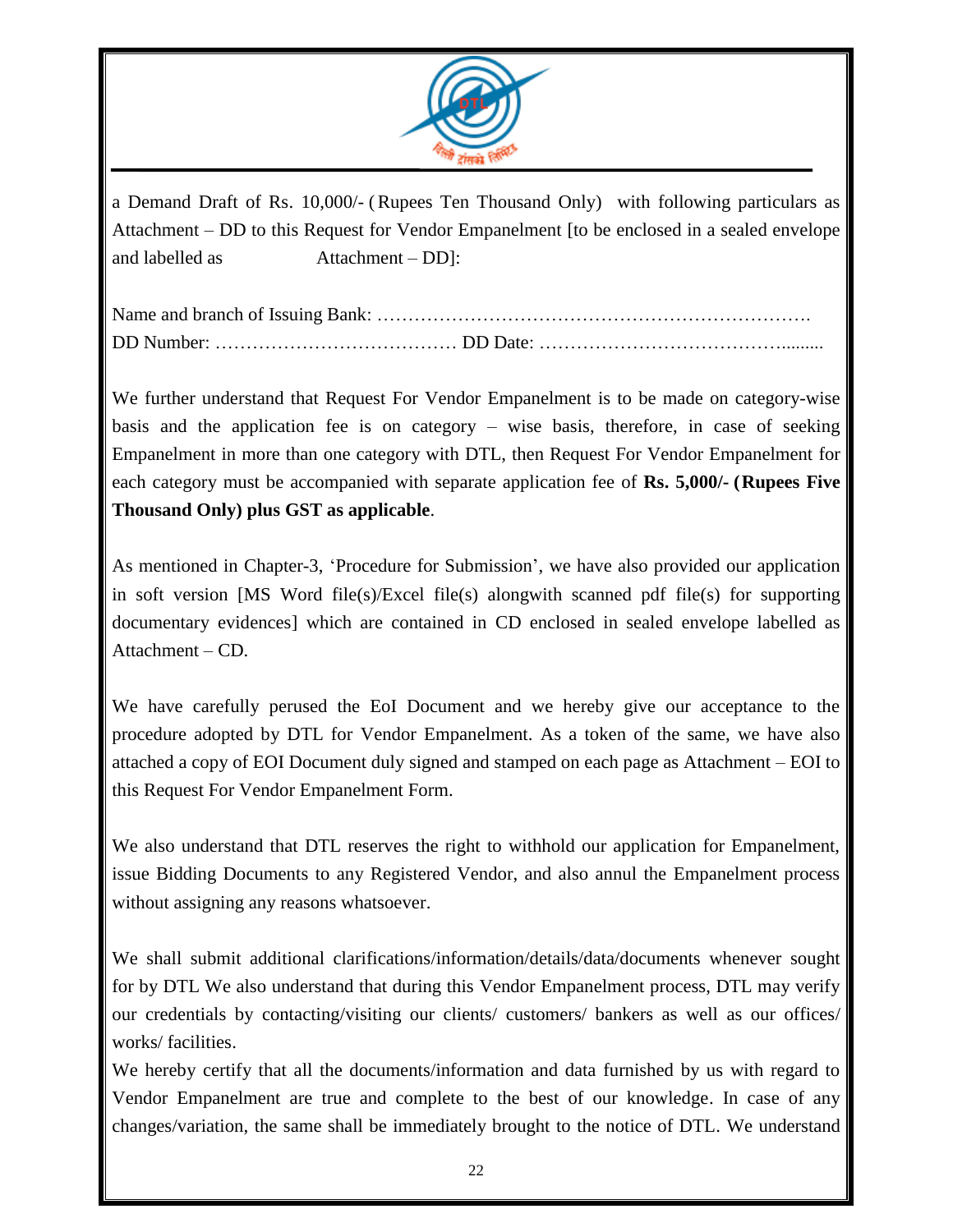

that DTL shall cancel the Empanelment of any vendor which submits false particulars/fake documents for securing enlistment and take appropriate action, as deemed fit by DTL, against such applicants/vendor.

We are also enclosing valid Power of Attorney of the authorised signatory(ies) as Attachment -POA to this Form of Request for Vendor Empanelment.

Dated this …………………… Day of …………… 20…… Thanking you, we remain,

Yours faithfully.

| For and On behalf of:                 |                                                                                                |
|---------------------------------------|------------------------------------------------------------------------------------------------|
| Place:                                | .                                                                                              |
| Signature:                            | .                                                                                              |
| Date:                                 |                                                                                                |
| Name & Designation:                   |                                                                                                |
| Company Seal:                         |                                                                                                |
| Head office Address:                  |                                                                                                |
| Phone Nos.:                           |                                                                                                |
| Fax Nos.:                             |                                                                                                |
| Email:                                |                                                                                                |
| Web site:                             |                                                                                                |
| Enclosures:                           |                                                                                                |
| i) Attachment -                       | DD: Application fee of Rs. 10,000/- (Rupees Ten Thousand Only)                                 |
|                                       | plus GST as applicable. [to be enclosed in a sealed envelope and to                            |
|                                       | be flagged as Attachment – DD]                                                                 |
| Attachment-<br>$\rm ii)$              | CD: Soft Version of the Application [MS Word file(s)/Excel file(s)                             |
|                                       | alongwith scanned pdf file(s) for supporting documentary evidences]                            |
|                                       | [to be enclosed in a sealed envelope and to be flagged as Attachment                           |
|                                       | CD]                                                                                            |
| Attachment-<br>$\overline{111}$       | EoI DOC: signed and stamped copy of EoI Document                                               |
| iv)                                   | Attachment – POA: Valid Power of Attorney of the authorised signatory(ies)                     |
| V)                                    | Duly filled in Sections $-$ I, II, III & IV along with all the relevant enclosures/attachments |
| duly signed and stamped on each page. |                                                                                                |
|                                       |                                                                                                |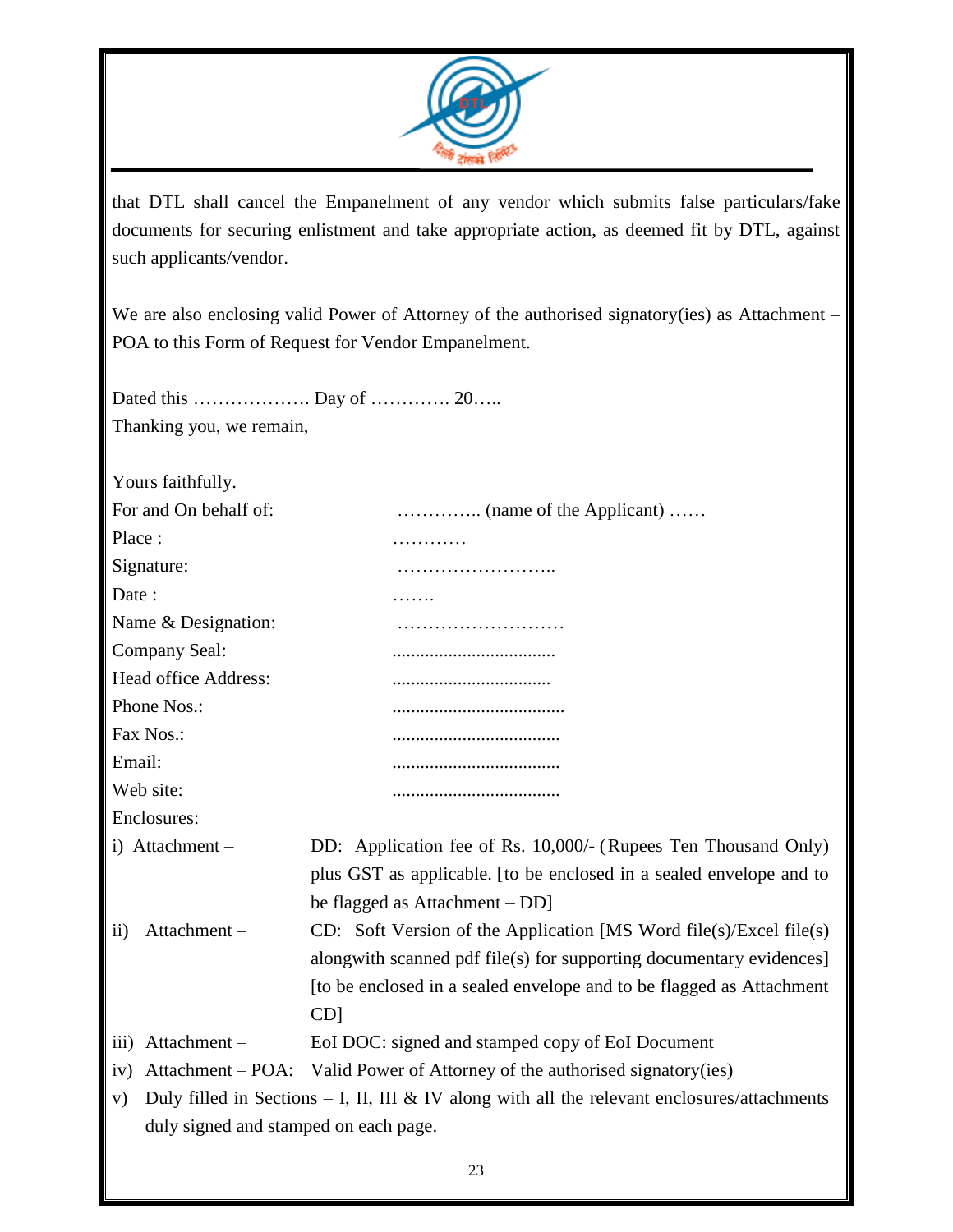

#### **SECTION –I**

#### **CATEGORY FOR VENDOR EMPANELMENT**

#### **FOR**

#### **WORK CONTRACTS, SUPPLY CONTRACTS AND SERVICE CONTRACTS/AMC**

#### **TABLE-II**

#### **[DETAILED SCOPE FOR WORK CONTRACTS, SUPPLY CONTRACTS AND SERVICE CONTRACTS/AMC]**

| Item No. | Category / [Code]                                           | <b>Tick Mark</b><br>$\checkmark$ Or X |
|----------|-------------------------------------------------------------|---------------------------------------|
| 1.0      | ELECTRICAL SUPPLY : MANUFACTURER [EE-SUP]                   |                                       |
| 1.1.     | Circuit Breaker (400/220/66/33/11KV)                        |                                       |
| 1.2.     | Current Transformer (CT) (400/220/66/33/11KV)               |                                       |
| 1.3.     | Lightning Arrester(LA) / Surge Arrester (390/216/198/60/30) |                                       |
| 1.4.     | Capacitive Voltage Transformer (CVT) 400/220KV              |                                       |
| 1.5.     | Potential Transformer(PT) (220/66/33/11KV)                  |                                       |
| 1.6.     | Isolator with or without E/S (400/220/66/33 KV)             |                                       |
| 1.7.     | Polymer Insulator String for 400/220/66kV 210/160/90 KN     |                                       |
| 1.8.     | <b>Conductor ACSR</b>                                       |                                       |
| 1.9.     | Power Cable                                                 |                                       |
| 1.10.    | <b>Control Cable</b>                                        |                                       |
| 1.11.    | LT Transformer 11/.433kV                                    |                                       |
| 1.12.    | Battery Bank (220 V/ 50 V/ 48 V)                            |                                       |
| 1.13.    | Battery Charger (220 V/ 50 V/ 48 V)                         |                                       |
| 1.14.    | OPGW (48/24 Fibre DWSM)                                     |                                       |
| 1.15.    | Earth-wire $(7/3, 66$ mm)                                   |                                       |
| 1.16.    | Transformer Oil                                             |                                       |
| 1.17.    | DG sets (250/125 kVA 440 V)                                 |                                       |
| 1.18.    | Clamps & Connectors                                         |                                       |
| 1.19.    | <b>Hardware Fittings</b>                                    |                                       |

**NOTE:**  $\cdot$  If some work is neither ticked  $(\vee)$  nor Crossed  $(X)$ , it will be presumed that

contractor is not interested in that work.

Vendors to indicate voltage level applied for empanelment. Vendor may apply for empanelment for one or more voltage level in a Category/Class of empanelment.

Contd....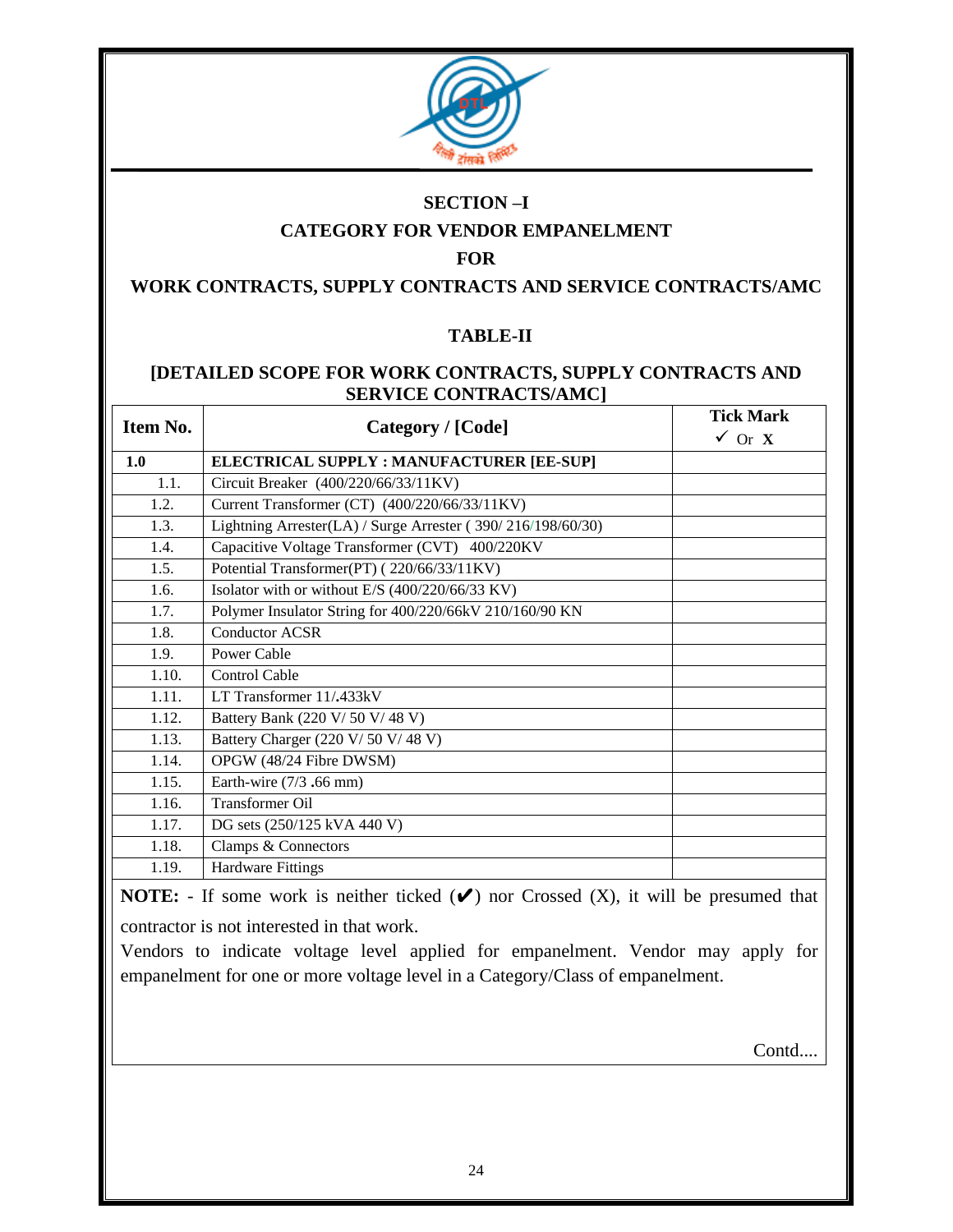

| Item No. | Category / [Code]                                                                                                                                                                                        |                  | <b>Class</b>                 |                                     |
|----------|----------------------------------------------------------------------------------------------------------------------------------------------------------------------------------------------------------|------------------|------------------------------|-------------------------------------|
|          |                                                                                                                                                                                                          | C<br>"B"         |                              | ``A"                                |
|          |                                                                                                                                                                                                          | Up to Rs.25 Lakh | Rs. 25 Lakh to<br>Rs.50 Lakh | Rs. 50 Lakh to<br><b>Rs.1 Crore</b> |
| 2.0      | <b>ELECTRICAL/</b><br><b>CIVIL</b><br><b>WORKS</b><br>(EE-WOR)                                                                                                                                           |                  |                              |                                     |
| 2.1      | <b>Sub-station/Line Civil work</b>                                                                                                                                                                       |                  |                              |                                     |
| 2.1.1    | Construction of control room / other<br>building along with plumbing, water<br>drainage,<br>finishing<br>supply,<br>works<br>alongwith other allied works.                                               |                  |                              |                                     |
| 2.1.2    | Construction/modification<br>$\sigma$ f<br>transformer / equipment foundation /<br>RCC firewall.                                                                                                         |                  |                              |                                     |
| 2.1.3    | Construction / modification of pump<br>house, fencing, oil soak pits sump pit,<br>connecting pipe yard development, Civil<br>Construction works and any other<br>miscellaneous works in grid substation. |                  |                              |                                     |
| 2.1.4    | Construction / repair of bitumen / CC /<br>RCC roads, shoulders, trenches, trench<br>covers, culverts, drains.                                                                                           |                  |                              |                                     |
| 2.1.5    | Supply, erection and modification of GI<br>Structures / GI pipe / GIS supporting /<br>cable supporting structures in yard or<br>building.                                                                |                  |                              |                                     |
| 2.1.6    | Construction or repair of brick / RCC<br>Boundary wall, main entrance gate<br>alongwith security room / earth filling<br>work.                                                                           |                  |                              |                                     |
| 2.1.7    | Special repairs to buildings, water<br>proofing<br>work, Whitewashing<br>of<br>buildings<br>and<br>other<br>structures<br>$\sqrt{2}$<br>Miscellaneous Civil works etc.                                   |                  |                              |                                     |
| 2.1.8    | Civil Works : AMC- :<br>All kinds of<br>Repair and Maintenance works in grid<br>substations / colonies / offices.                                                                                        |                  |                              |                                     |
| 2.2      | Maintenance / Repair of Sub Station<br>Equipment                                                                                                                                                         |                  |                              |                                     |
| 2.3      | Maintenance / Repair of Line /<br><b>Towers</b>                                                                                                                                                          |                  |                              |                                     |
| 3.0      | <b>AMC</b><br>ELECTRICAL SERVICE /<br>[EE-SER]                                                                                                                                                           |                  |                              |                                     |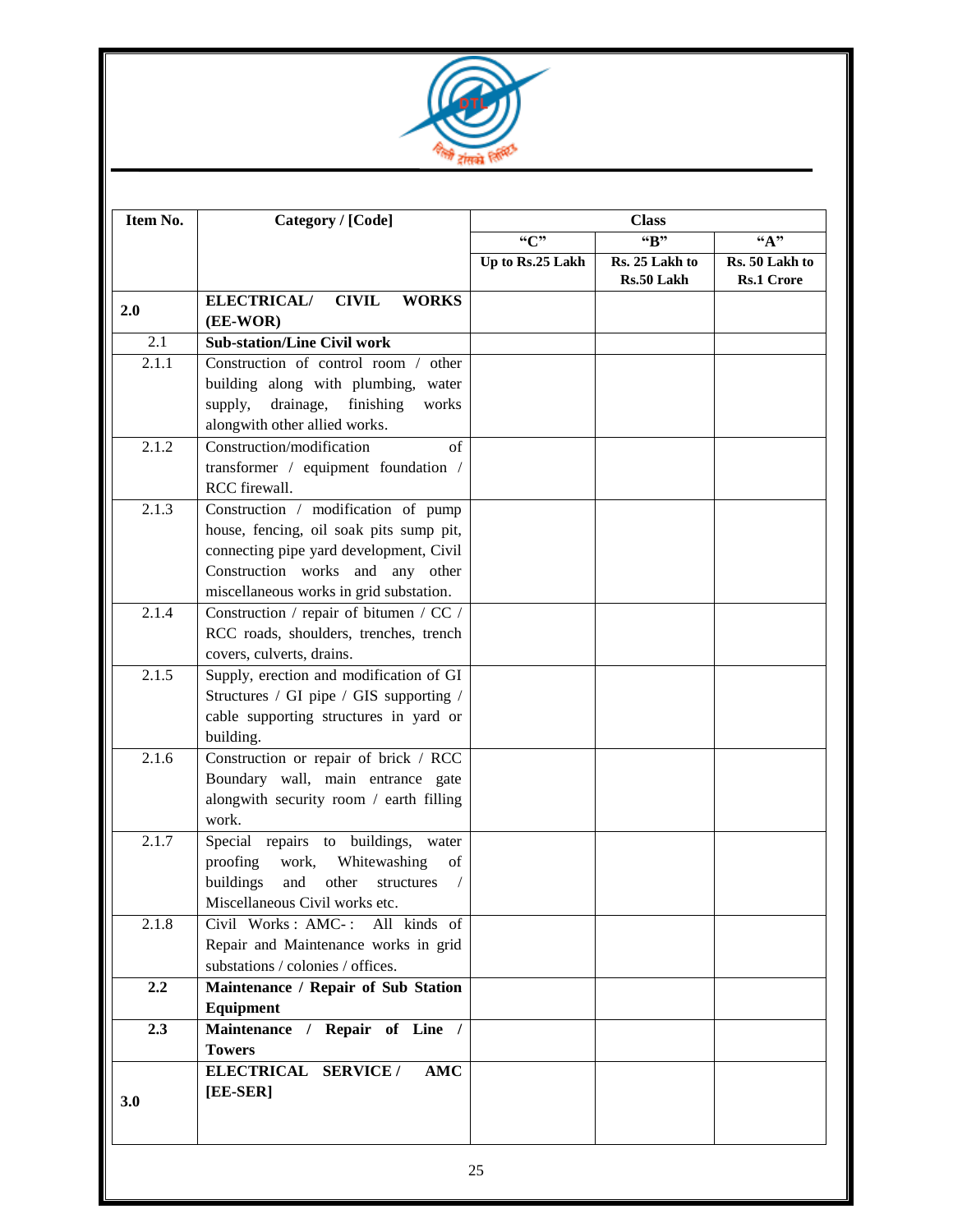

| Item No. | Category / [Code]                                  |                  | <b>Class</b>                 |                                                         |
|----------|----------------------------------------------------|------------------|------------------------------|---------------------------------------------------------|
|          |                                                    | ``C"             | "B"                          | ``A"                                                    |
|          |                                                    | Up to Rs.25 Lakh | Rs. 25 Lakh to<br>Rs.50 Lakh | $\overline{\text{Rs.}}$ 50 Lakh to<br><b>Rs.1 Crore</b> |
| 3.1      | Erection, Testing & Commissioning of               |                  |                              |                                                         |
|          | Equipments excluding<br>Power<br>Bay               |                  |                              |                                                         |
|          | Transformers                                       |                  |                              |                                                         |
| 3.2      | Attending Breakdown of 400KV/220KV<br>S/stn.       |                  |                              |                                                         |
| 3.3      | Attending Breakdown of 400/220KV<br>Overhead lines |                  |                              |                                                         |
| 3.4      | Attending Breakdown of 400/220 kV<br>Towers.       |                  |                              |                                                         |
|          | Hiring of Truck/Tempo/Crane for                    |                  |                              |                                                         |
|          | transportation of Electrical Equipment             |                  |                              |                                                         |
| 3.5      | and Gang for attending breakdown in                |                  |                              |                                                         |
|          | substations and Lines (Quick Response              |                  |                              |                                                         |
|          | Team)                                              |                  |                              |                                                         |
|          | Overhauling of Power Transformers up               |                  |                              |                                                         |
| 3.6      | to 160MVA including Vacuuming and                  |                  |                              |                                                         |
|          | Oil Filtration.                                    |                  |                              |                                                         |
| 4.0      | <b>GENERAL SERVICES [GN-SER]</b>                   |                  |                              |                                                         |
| 4.1      | House-keeping/sweeping, cleaning:                  |                  |                              |                                                         |
|          | i) Office Buildings<br>ii) EHV Sub-stations        |                  |                              |                                                         |
|          | iii)Residential Colony                             |                  |                              |                                                         |
| 4.2      | Horticulture Work incl. Grass cutting              |                  |                              |                                                         |
|          | i) Office Buildings                                |                  |                              |                                                         |
|          | ii) EHV Sub-stations                               |                  |                              |                                                         |
|          | iii)Residential Colony                             |                  |                              |                                                         |
| 4.3      | <b>Hiring of Skilled Manpower</b>                  |                  |                              |                                                         |
| 4.4      | Hiring of Security Services for DTL                |                  |                              |                                                         |
|          | <b>Installations:</b>                              |                  |                              |                                                         |
|          | i) Office Buildings                                |                  |                              |                                                         |
|          | ii) EHV Sub-stations                               |                  |                              |                                                         |
|          | iii)Residential Colony                             |                  |                              |                                                         |
| 4.5      | of<br><b>DTL</b><br>Printing                       |                  |                              |                                                         |
|          | Diary/Tenders/Document                             |                  |                              |                                                         |
| 4.6      | <b>Hiring of caterers</b>                          |                  |                              |                                                         |
| 4.7      | <b>Hiring of Vehicles</b>                          |                  |                              |                                                         |
| 4.8      | <b>AMC</b> of Fire Fighting equipment:             |                  |                              |                                                         |
|          | i) Office Buildings                                |                  |                              |                                                         |
|          | ii) EHV Sub-stations                               |                  |                              |                                                         |
|          | iii) Residential Colony                            |                  |                              |                                                         |
|          |                                                    |                  |                              |                                                         |
|          |                                                    |                  |                              |                                                         |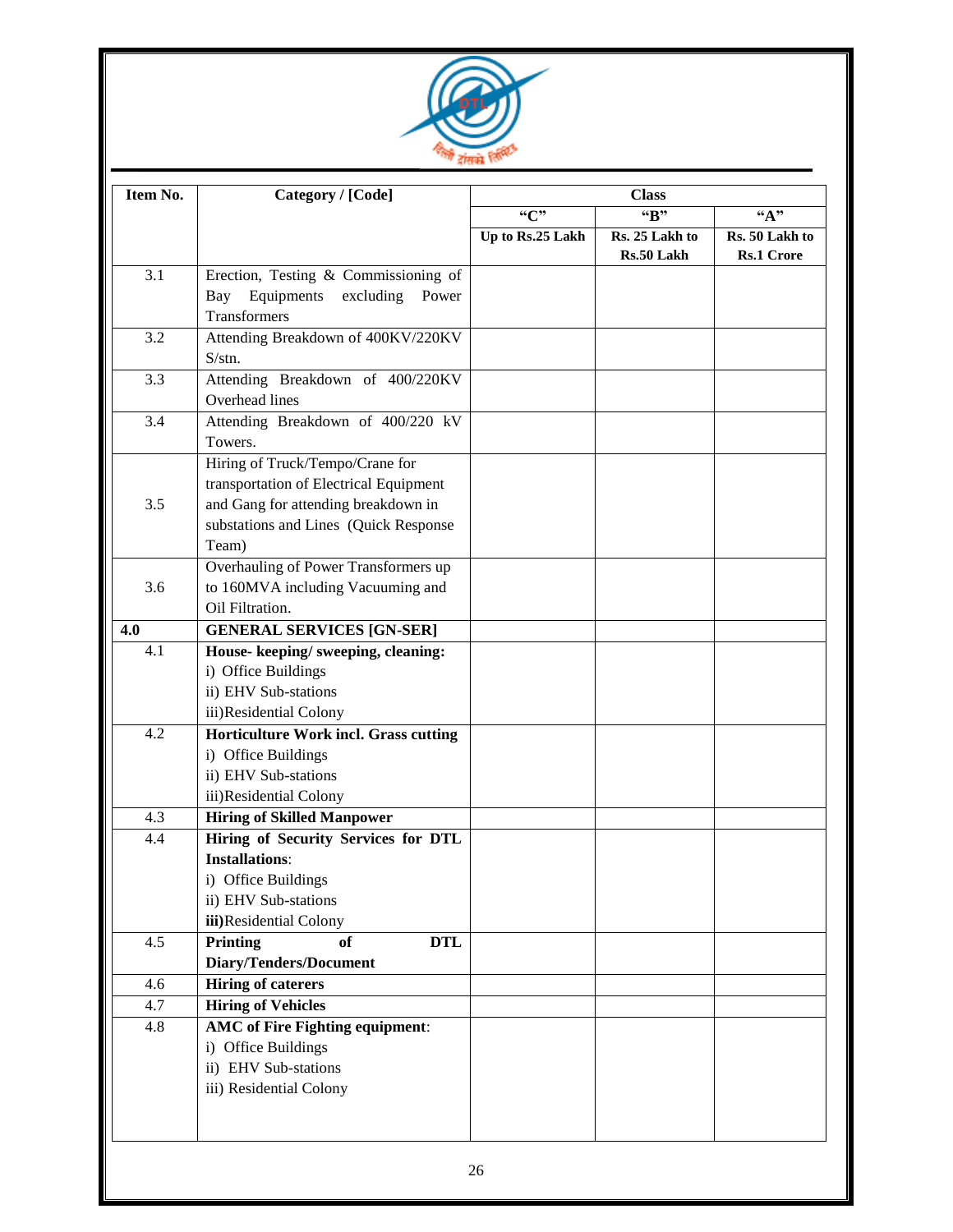

| Item No. | Category / [Code]                   |                  | <b>Class</b>                 |                                     |
|----------|-------------------------------------|------------------|------------------------------|-------------------------------------|
|          |                                     | $\mathcal{C}$    | $\mathbf{G}_{\mathbf{R}}$    | $\mathbf{G}(\mathbf{A})$            |
|          |                                     | Up to Rs.25 Lakh | Rs. 25 Lakh to<br>Rs.50 Lakh | Rs. 50 Lakh to<br><b>Rs.1 Crore</b> |
|          |                                     |                  |                              |                                     |
| 4.9      | AMC for Internal Wiring of DTL      |                  |                              |                                     |
|          | installations excluding sub station |                  |                              |                                     |
| 4.10     | <b>AMC</b> for Air Conditioners     |                  |                              |                                     |

**NOTE:**  $\cdot$  If some work is neither ticked  $(\checkmark)$  nor Crossed  $(X)$ , it will be presumed that contractor is not interested in that work.

Vendors to indicate voltage level applied for empanelment. Vendor may apply for empanelment for one or more voltage level in a Category/Class of empanelment.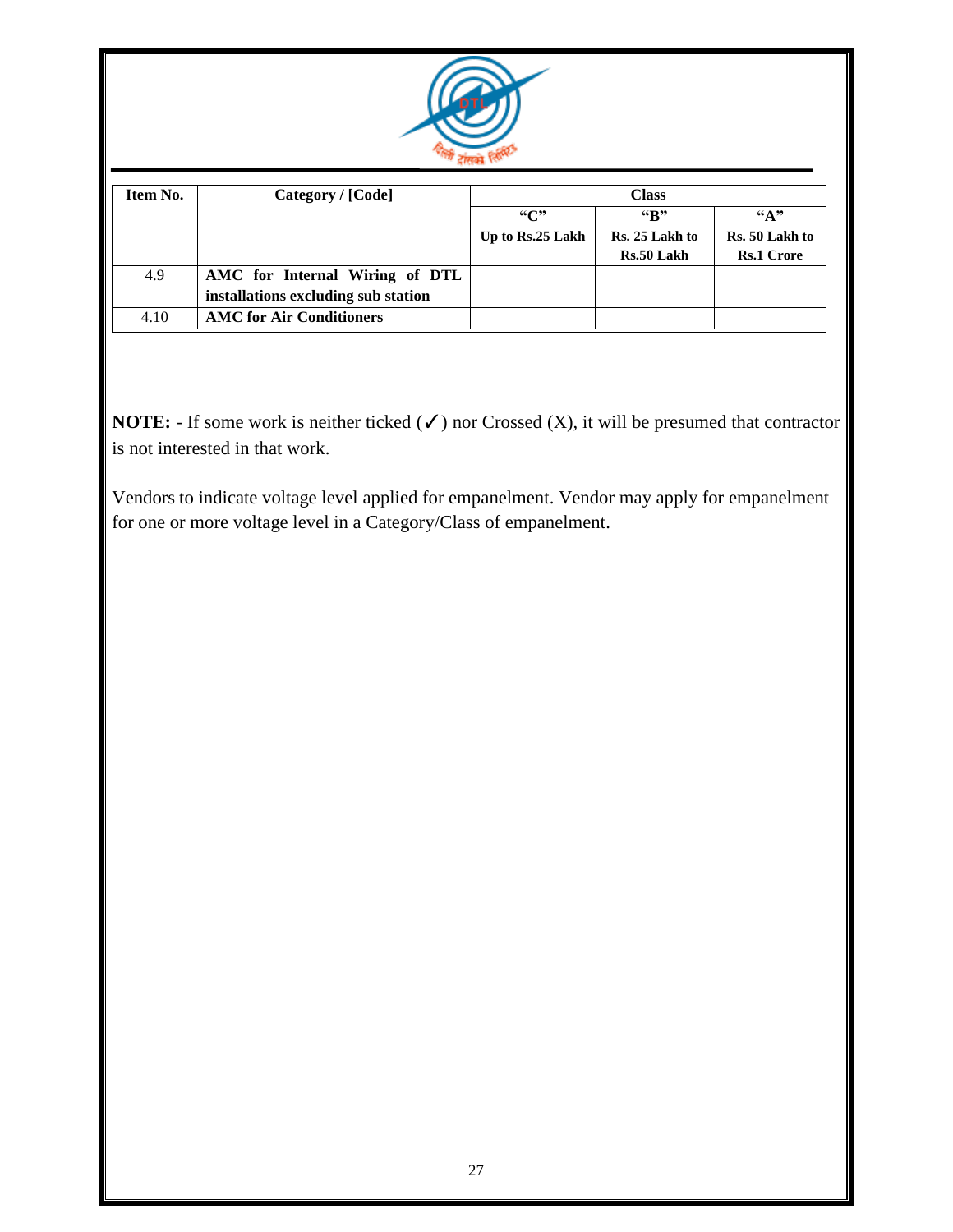

#### **SECTION-II**

#### **ORGANIZATION PROFILE**

**We hereby furnish the following information/ details/ data/ documentary evidences etc., inter-alia, regarding the organization.**

| S.NO           | <b>PARTICULARS</b>                         | <b>REMARKS</b>                                  |
|----------------|--------------------------------------------|-------------------------------------------------|
| 1.0            | <b>VENDOR'S LEGAL NAME</b>                 |                                                 |
| 2.0            | <b>COUNTRY OF REGISTRATION</b>             |                                                 |
| 3.0            | <b>INCORPORATION/</b><br><b>DATE</b><br>OF | (Requisite documentary evidences of             |
|                | <b>ESTABLISHMENT/ REGISTRATION</b>         | Certificate,<br>Registration<br><b>Business</b> |
|                |                                            | Certificate<br>License,<br>and<br>of            |
|                |                                            | Incorporation etc. to be attached as            |
|                |                                            | Attachment-1)                                   |
| 4.0            | <b>OWNERSHIP INFORMATION/ TYPE</b>         | (Requisite documentary evidences to be          |
|                | OF COMPANY                                 | attached and shall be named as                  |
|                |                                            | Attachment-2)                                   |
|                |                                            | (please tick " $\sqrt{ }$ " as applicable)      |
| $\mathbf{i}$ . | <b>Public Limited Company</b>              |                                                 |
|                | (Please attach copies of Memorandum and    |                                                 |
|                | Articles of Association)                   |                                                 |
| ii.            | Private Limited Company                    |                                                 |
|                | (Please attach copies of Memorandum and    |                                                 |
|                | Articles of Association)                   |                                                 |
| iii.           | Partnership Firm                           |                                                 |
|                | (Please attach copy of Partnership deed)   |                                                 |
| iii.           | Any Other (specify)                        |                                                 |
|                | (Please attach Supporting documents)       |                                                 |
| 4.1            | Whether a Govt. Enterprise in the Country  | YES/NO                                          |
|                | of Registration                            |                                                 |
| 4.2            | Micro/<br>Small/<br>Medium<br>Whether<br>a | YES/NO                                          |
|                | Enterprise under Micro/ Small & Medium     | IF 'YES'<br>Specify Micro/ Small/               |
|                | Enterprises Development Act 2006, if       | Medium:                                         |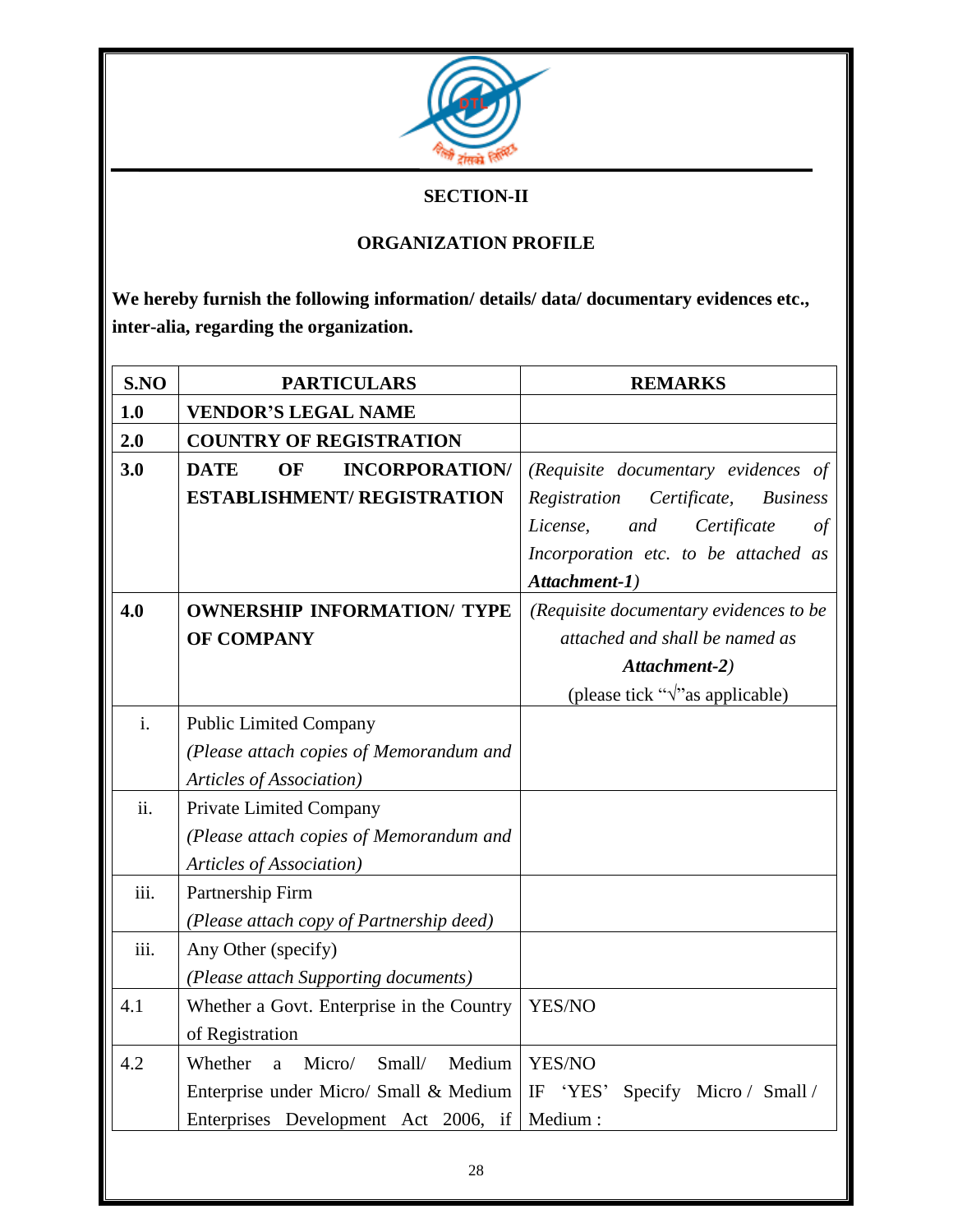

| S.NO | <b>PARTICULARS</b>                             | <b>REMARKS</b>                         |
|------|------------------------------------------------|----------------------------------------|
|      | applicable.                                    | (Requisite documentary evidences to be |
|      |                                                | attached as Attachment-3)              |
| 5.0  | <b>SHARE HOLDING PATTERN AS ON</b>             |                                        |
|      | <b>DATE</b><br><b>PERCENTAGE</b><br>WITH<br>OF | (Requisite documentary evidences to be |
|      | <b>SHARE HOLDING.</b>                          | attached as Attachment-4)              |
| 6.0  | <b>ADDRESS DETAILS</b>                         |                                        |
| 6.1  | Legal Address in Country of Registration       |                                        |
|      | (Registered Office Address)                    |                                        |
|      | Telephone/Fax numbers (general):               |                                        |
|      | Web site:                                      |                                        |
|      | <b>Contact Person:</b>                         |                                        |
|      | Designation :                                  |                                        |
|      | Telephone/Fax numbers :                        |                                        |
|      | <b>Email Address:</b>                          |                                        |
| 6.2  | <b>Corporate Office Address</b>                |                                        |
|      | Telephone/Fax numbers (general):               |                                        |
|      | Web site:                                      |                                        |
|      | <b>Contact Person:</b>                         |                                        |
|      | Designation :                                  |                                        |
|      | Telephone/Fax numbers :                        |                                        |
|      | <b>Email Address:</b>                          |                                        |
| 6.3  | Officer to be contacted for clarification on   |                                        |
|      | Application, if required                       |                                        |
|      | Name:                                          |                                        |
|      | Designation :                                  |                                        |
|      | Telephone/Fax numbers :                        |                                        |
|      | Mobile number:                                 |                                        |
|      | Email Address:                                 |                                        |
| 7.0  | <b>ORGANIZATION STRUCTURE</b>                  |                                        |
|      | <b>&amp; KEY PERSONNEL</b>                     |                                        |
| 7.1  | Constitution of the Board/Management           |                                        |
|      | 29                                             |                                        |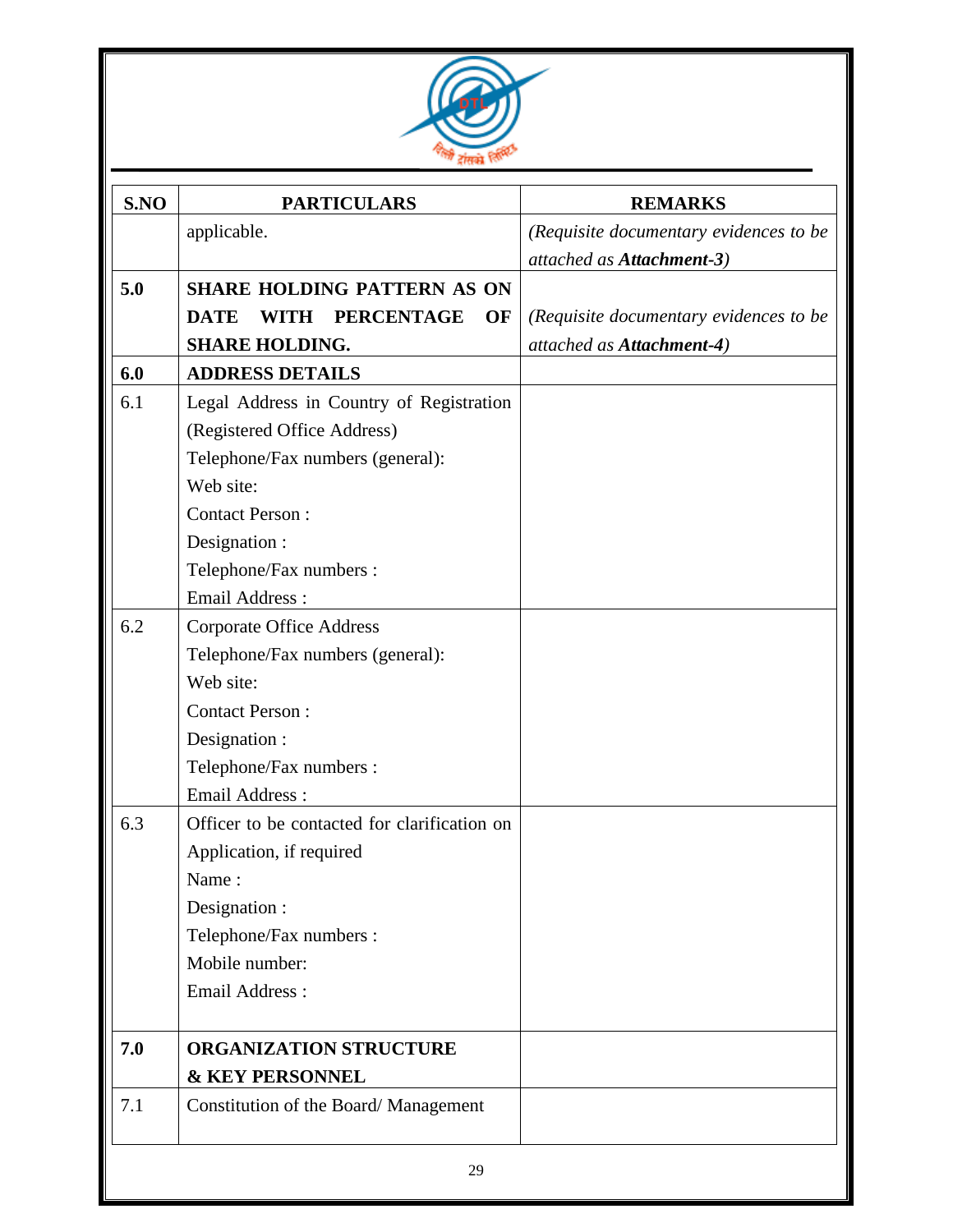

| S.NO | <b>PARTICULARS</b>                         | <b>REMARKS</b>                           |
|------|--------------------------------------------|------------------------------------------|
| 7.2  | Organizational Structure with particulars  | (An organizational chart alongwith       |
|      | of Key Personnel                           | name of Key Persons is to be attached    |
|      |                                            | Attachment-5)                            |
| 8.0  | <b>REGISTRATION PARTICULARS</b>            | (Requisite documentary evidences to be   |
|      |                                            | attached as Attachment-6)                |
| 8.1  | Income Tax Permanent Account Number        |                                          |
|      | (PAN)                                      |                                          |
| 8.2  | <b>GST Registration Number with GSTIN</b>  |                                          |
| 8.3  | PF Registration No. of the Company         |                                          |
| 9.0  | <b>FUTURE PLANNING</b>                     |                                          |
|      | Details of changes, if any, under process/ |                                          |
|      | is envisaged in Ownership/Control of the   |                                          |
|      | Company<br>Merger,<br>pursuant<br>to       |                                          |
|      | Amalgamation, Reconstruction of the        |                                          |
|      | Company or pursuant to any such scheme     |                                          |
|      | under process/envisaged in near future     |                                          |
| 10.0 | <b>LITIGATION HISTORY</b>                  | (Attach detailed information on any      |
|      |                                            | litigation or arbitration arising out of |
|      |                                            | contracts completed or under execution   |
|      |                                            | by it over the last five years, as       |
|      |                                            | Attachment-7).                           |
| 11.0 | <b>OTHER INFORMATION</b>                   | (Requisite documentary evidences to be   |
|      |                                            | attached as Attachment-8)                |
|      |                                            |                                          |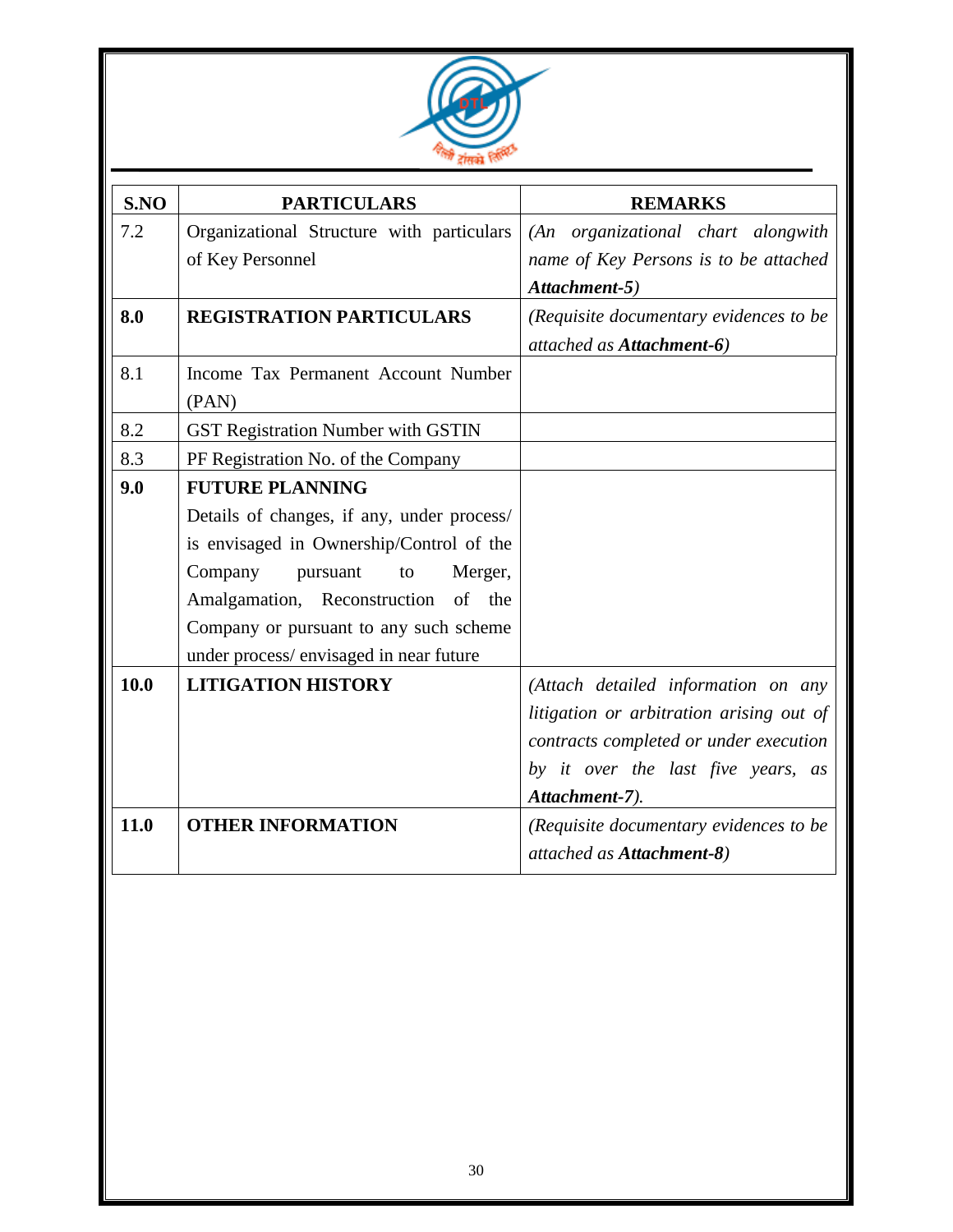

| <b>NET WORTH</b><br>as per Qualifying Requirement (QR)<br><b>DTL</b><br>available<br>Website<br>on<br>www.dtl.gov.in under the tab Tender><br><b>QR</b> for Vendor Empanelment     | $I$ Nes<br>$\Box$ oN<br>Year<br>Year-1 | Period             | <b>Net</b><br>Worth<br>in                                                                                                                                                                                  |
|------------------------------------------------------------------------------------------------------------------------------------------------------------------------------------|----------------------------------------|--------------------|------------------------------------------------------------------------------------------------------------------------------------------------------------------------------------------------------------|
|                                                                                                                                                                                    |                                        |                    |                                                                                                                                                                                                            |
|                                                                                                                                                                                    |                                        |                    | (Rs/Currency)                                                                                                                                                                                              |
|                                                                                                                                                                                    |                                        | 2016-17            |                                                                                                                                                                                                            |
|                                                                                                                                                                                    | Year-2                                 | 2015-16            |                                                                                                                                                                                                            |
|                                                                                                                                                                                    | Year-3                                 | 2014-15            |                                                                                                                                                                                                            |
|                                                                                                                                                                                    | Year-4                                 | 2013-14            |                                                                                                                                                                                                            |
|                                                                                                                                                                                    | Year-5                                 | 2012-13            |                                                                                                                                                                                                            |
| <b>AUDITED BALANCE SHEET AND</b>                                                                                                                                                   |                                        |                    |                                                                                                                                                                                                            |
| <b>INCOME STATEMENTS FOR THE</b>                                                                                                                                                   |                                        | Years preceding to | Audited                                                                                                                                                                                                    |
| <b>LAST FIVE YEARS</b>                                                                                                                                                             |                                        | the bid submission | Balance Sheet                                                                                                                                                                                              |
| Audited Balance sheet, Income Statement,<br>and Profit $&$ Loss A/C of the last three<br>years in proof of turnover and liquid asset<br>statement of the organization duly signed/ |                                        |                    | Income<br>and<br><b>Statements</b><br>enclose<br>$\circ$ Yes<br>$\circ$ No                                                                                                                                 |
| certified by Auditor and countersigned by                                                                                                                                          |                                        |                    | $\circ$ Yes                                                                                                                                                                                                |
| Vendor.                                                                                                                                                                            |                                        |                    | $\circ$ No                                                                                                                                                                                                 |
|                                                                                                                                                                                    |                                        |                    | $\circ$ Yes                                                                                                                                                                                                |
|                                                                                                                                                                                    |                                        |                    | $\circ$ No                                                                                                                                                                                                 |
|                                                                                                                                                                                    |                                        |                    | $\circ$ Yes                                                                                                                                                                                                |
|                                                                                                                                                                                    |                                        |                    | $\circ$ No                                                                                                                                                                                                 |
|                                                                                                                                                                                    |                                        |                    | $\circ$ Yes                                                                                                                                                                                                |
|                                                                                                                                                                                    |                                        |                    | $\circ$ No                                                                                                                                                                                                 |
|                                                                                                                                                                                    |                                        |                    |                                                                                                                                                                                                            |
| <b>BANK</b><br><b>CREDIT LIMITS/ LATEST</b>                                                                                                                                        |                                        |                    |                                                                                                                                                                                                            |
|                                                                                                                                                                                    | <b>SOLVENCY CERTIFICATE(S)</b>         |                    | 1st Year<br>$(2016-17)$<br>2nd Year<br>$(2015-16)$<br>3rd Year<br>$(2014-15)$<br>4th Year<br>$(2013-14)$<br>5th Year<br>$(2012-13)$<br>(Requisite documentary evidences to be<br>attached as Attachment-9) |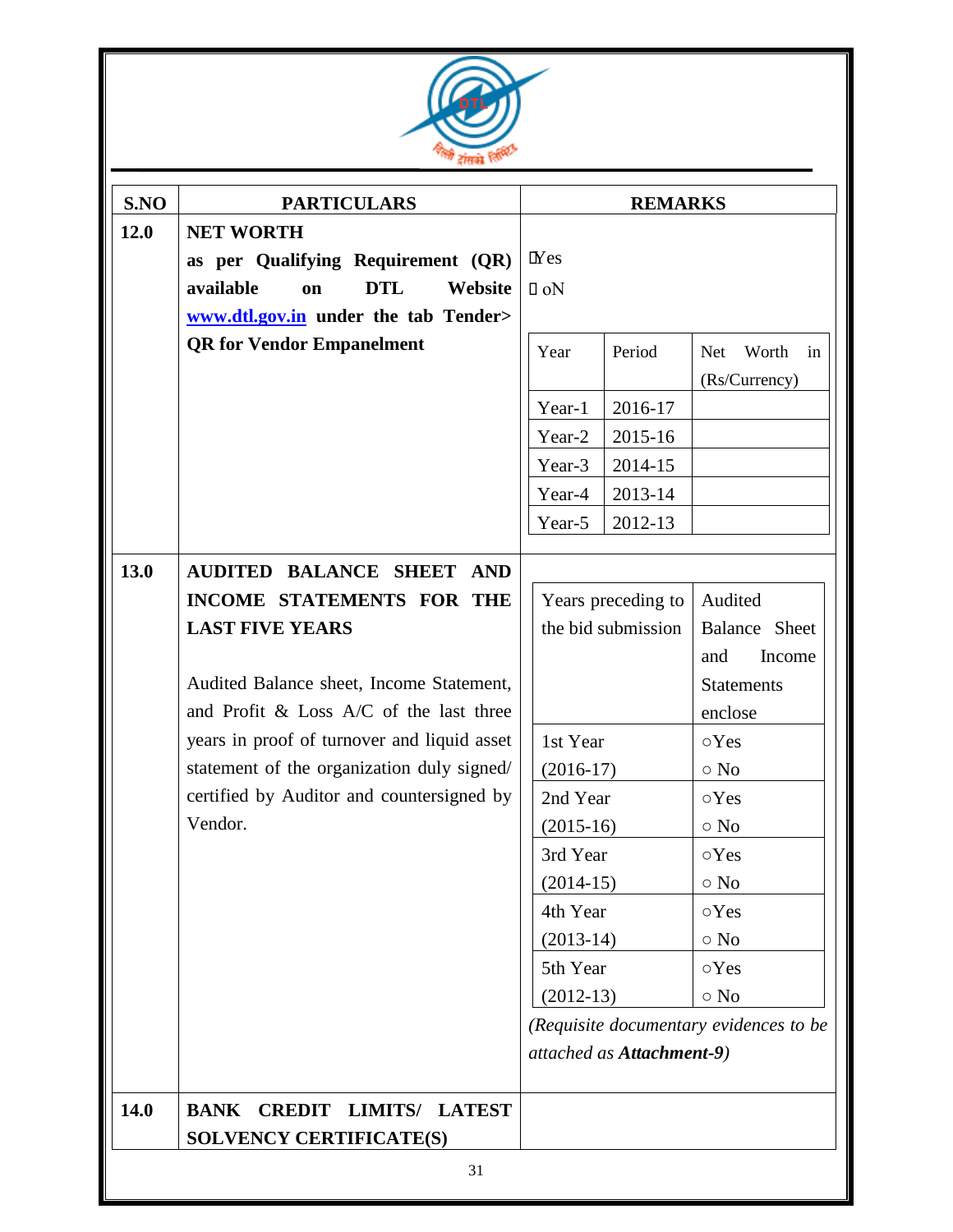

| S.NO | <b>PARTICULARS</b>           | <b>REMARKS</b>                         |
|------|------------------------------|----------------------------------------|
| 14.1 | <b>Fund Based Limits</b>     |                                        |
|      | (a) Sanctioned Limits        | (Requisite documentary evidences to be |
|      | (b) Utilization              | attached as Attachment-10)             |
|      | (c) Balance                  |                                        |
| 14.2 | <b>Non Fund Based Limits</b> |                                        |
|      | (a) Sanctioned Limits        | (Requisite documentary evidences to be |
|      | (b) Utilization              | attached as Attachment-11)             |
|      | (c) Balance                  |                                        |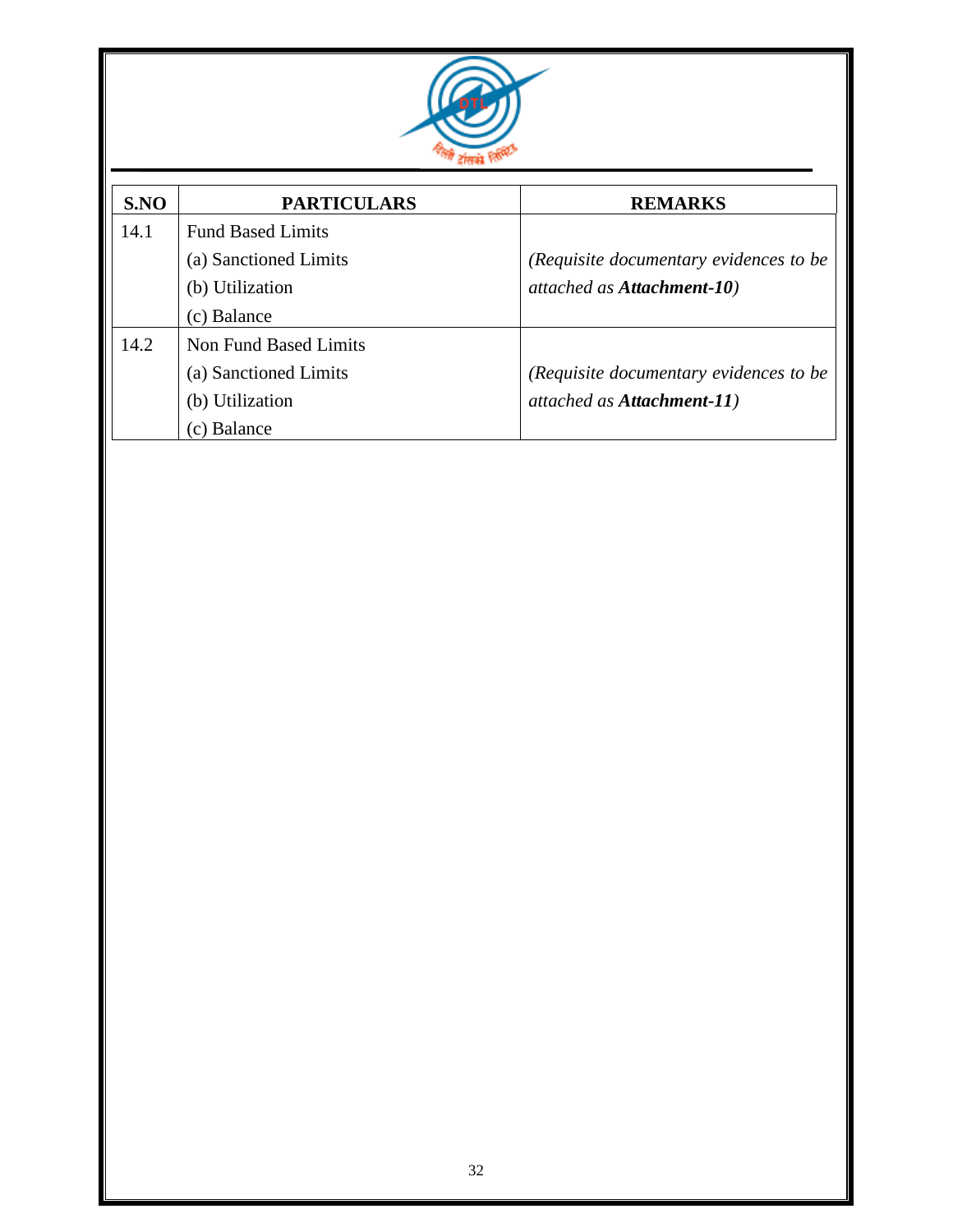

### **SECTION**-**III**: **RESOURCES OWNED BY COMPANY**

We hereby furnish the following information/ details/ data/ documentary evidences etc., interalia, regarding resources owned by the company /details of plant, machinery and manufacturing facilities.

| S.N. | <b>PARTICULARS</b>                              | <b>REMARKS</b>                                 |
|------|-------------------------------------------------|------------------------------------------------|
| 1.0  | <b>PLANT DETAILS</b>                            |                                                |
| 1.1  | Factory/Work Address                            |                                                |
|      | Telephone/Fax numbers (general):                |                                                |
|      | <b>Contact Person:</b>                          |                                                |
|      | Designation :                                   |                                                |
|      | Telephone/Fax numbers :                         |                                                |
|      | <b>Email Address:</b>                           |                                                |
| 1.2  | Factory License, Sales<br>Tax,<br>Excise,       |                                                |
|      | CST/VAT, Service Tax Registration, Land         | (Requisite documentary evidences to be         |
|      | Ownership/ Lease Regn, GST Regn.                | attached as Attachment-12)                     |
|      | Certificate with GSTIN                          |                                                |
| 1.3  | Pollution<br>Environmental<br>Control/          | (Requisite documentary evidences to be         |
|      | Clearance                                       | attached as Attachment-13)                     |
| 1.4  | <b>Plant Layout</b>                             | (Requisite documentary evidences to be         |
|      |                                                 | attached as Attachment-14)                     |
| 1.5  | List of Major Tools, Plant & Machineries.       | (Requisite documentary evidences to be         |
|      |                                                 | attached as Attachment-15)                     |
| 1.6  | <b>Power Availability</b>                       |                                                |
|      | (Details of Sanctioned Load and Standby         |                                                |
|      | Facilities (DG Sets), if any)                   |                                                |
| 1.7  | Design & Testing Facilities/Capabilities        | (A brief write up of not more than 2           |
|      |                                                 | pages is to be enclosed as <i>Attachment</i> - |
|      |                                                 | 16 in support of Testing Facilities and        |
|      |                                                 | Testing <i>Equipments</i> )                    |
| 1.8  | Facility of in-process inspection available at  |                                                |
|      | works                                           |                                                |
| 1.9  | Facility of final inspection available at works |                                                |
|      | 33                                              |                                                |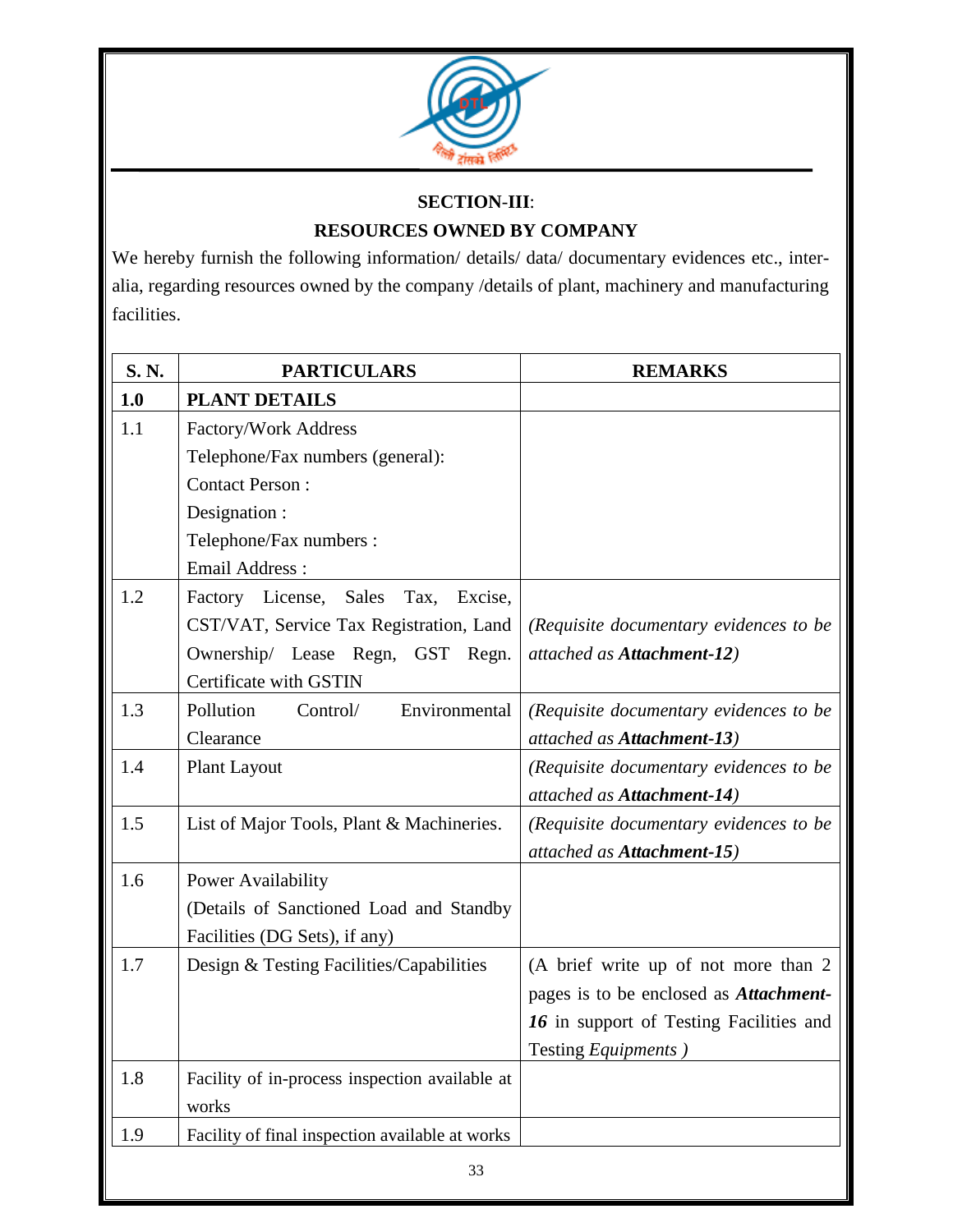

| S.N. | <b>PARTICULARS</b>                            | <b>REMARKS</b>                           |
|------|-----------------------------------------------|------------------------------------------|
| 1.10 | All Metering and measuring equipments are     |                                          |
|      | having valid calibration certificates<br>&    |                                          |
|      | Traceability of calibration certificates to   |                                          |
|      | nationally recognized standards exists.       |                                          |
| 1.11 | NABL accredited testing laboratory            |                                          |
| 2.0  | <b>QUALITY SYSTEMS</b>                        |                                          |
| 2.1  | Overall process of Manufacturing              | (Flow Chart)<br>to be attached<br>as     |
|      |                                               | Attachment-17)                           |
| 2.2  | Quality<br>being<br>system/Plan<br>assurance  | ( $QAP$ to be attached as Attachment-18) |
|      | adopted                                       |                                          |
| 2.3  | <b>ISO Certification and Quality Manual</b>   | (Requisite documentary evidences to be   |
|      |                                               | attached as Attachment-19)               |
| 2.4  | Production and testing records are traceable  |                                          |
|      | to raw materials                              |                                          |
| 2.5  | Availability of record for routine testing by |                                          |
|      | QC                                            |                                          |
| 3.0  | <b>MANUFACTURING CAPACITY</b>                 | (Requisite documentary evidences to be   |
|      |                                               | attached as Attachment-20)               |
| 4.0  | Whether Empanelled with Other Govt.           | (Requisite documentary evidences to be   |
|      | Transmission Utilities (CTU/STU): Pl.         | attached as Attachment-21)               |
|      | specify                                       |                                          |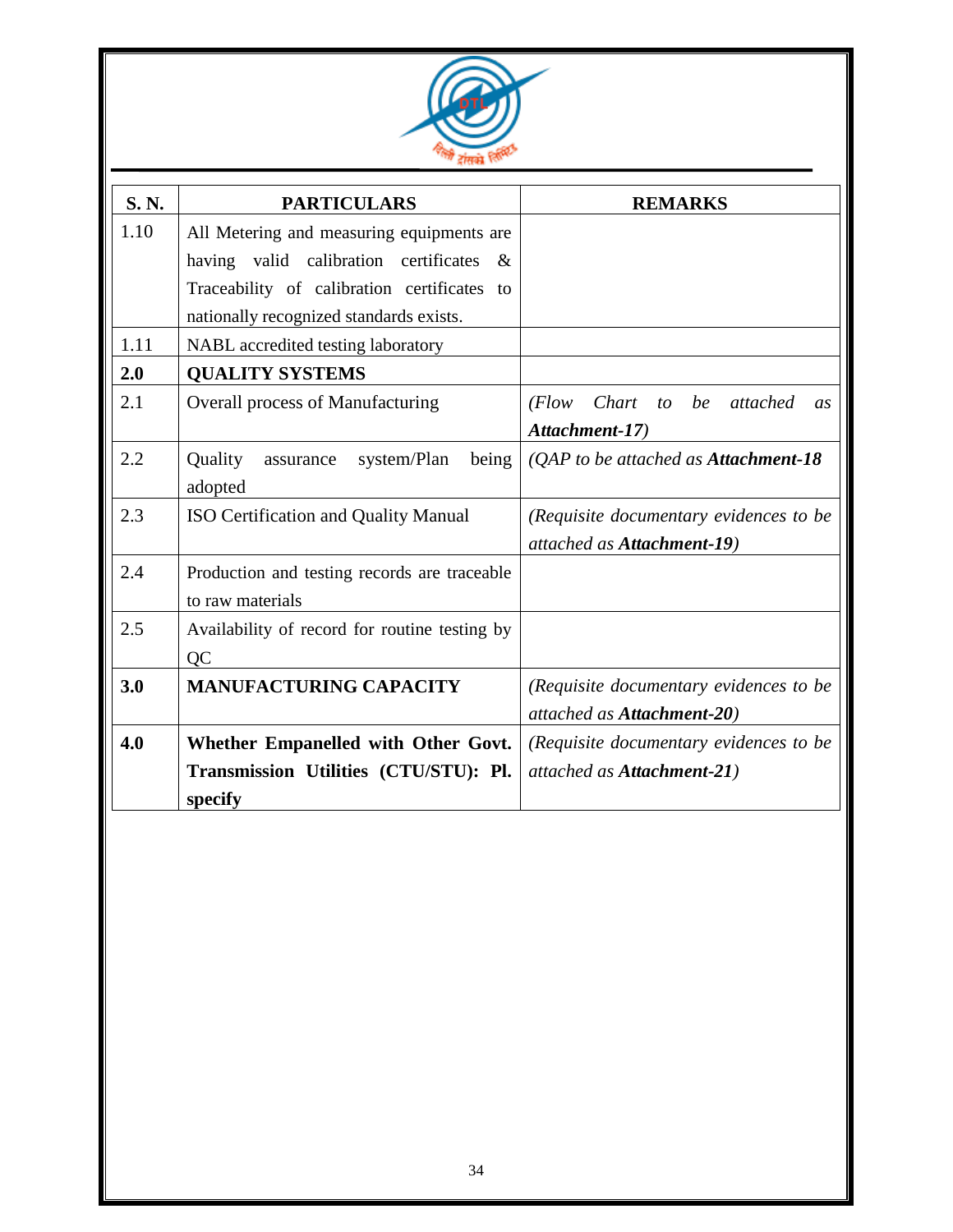

### **SECTION-IV TECHNICAL EXPERIENCE**

We hereby furnish the following information/ details/ data/ documentary evidences etc., interalia, regarding details of Past Experience and Current Commitments.

| S.N. | <b>PARTICULARS</b>                                                                                                                      | <b>REMARKS</b>                                                                                                                                                                                                                 |
|------|-----------------------------------------------------------------------------------------------------------------------------------------|--------------------------------------------------------------------------------------------------------------------------------------------------------------------------------------------------------------------------------|
| 1.0  | PAST MANUFACTURING & SUPPLY<br><b>EXPERIENCE</b>                                                                                        |                                                                                                                                                                                                                                |
| 1.1  | Name of Contract Undertaken during last<br>seven years                                                                                  |                                                                                                                                                                                                                                |
| 1.2  | Contract /Purchase Order Reference No. &<br>Date of Award                                                                               |                                                                                                                                                                                                                                |
| 1.3  | Name and Address of the Employer/ Utility<br>for whom the Contract was executed by the<br>firm<br>E-mail ID<br>Telephone No.<br>Fax No. |                                                                                                                                                                                                                                |
| 1.4  | Scope of work involved under<br>the<br>contract/Purchase Order                                                                          | (Tick whichever is/are applicable)<br>Manufacture<br>Testing<br>(as per IEC/IS or eqvt.<br>Standard)<br>Design<br>Supply<br>Supervision<br>Installation<br>$\&$<br>Commissioning<br>Service<br>Other(Please<br>Any<br>Specify) |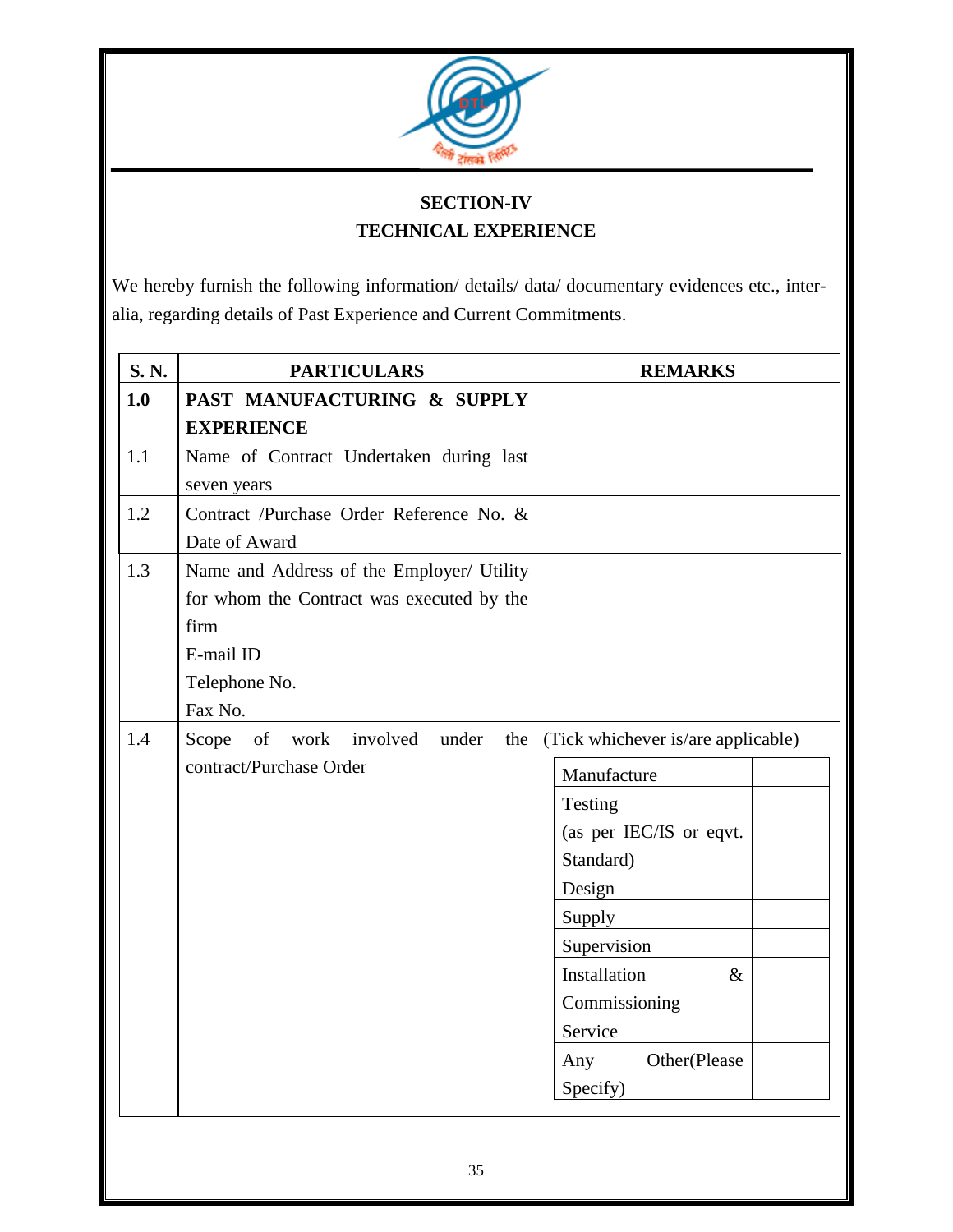

| S. N. | <b>PARTICULARS</b>                               | <b>REMARKS</b>                           |
|-------|--------------------------------------------------|------------------------------------------|
| 1.5.  | i. Delivery / Completion / Commissioning         |                                          |
|       | period requirement of Purchase Order             |                                          |
|       | ii. Actual Delivery / Completion /               |                                          |
|       | Commissioning date                               |                                          |
| 1.6   | Details of documents furnished in the            |                                          |
|       | Application, in support of the aforesaid         |                                          |
|       | data/details/information.                        |                                          |
| 2.0   | <b>PURCHASE</b><br><b>ORDERS</b><br><b>UNDER</b> | List of orders under execution           |
|       | <b>EXECUTION</b>                                 | (including order details, balance qty.,  |
|       |                                                  | schedule /anticipated completion etc.    |
|       |                                                  | to be attached as <b>Attachment-22</b> ) |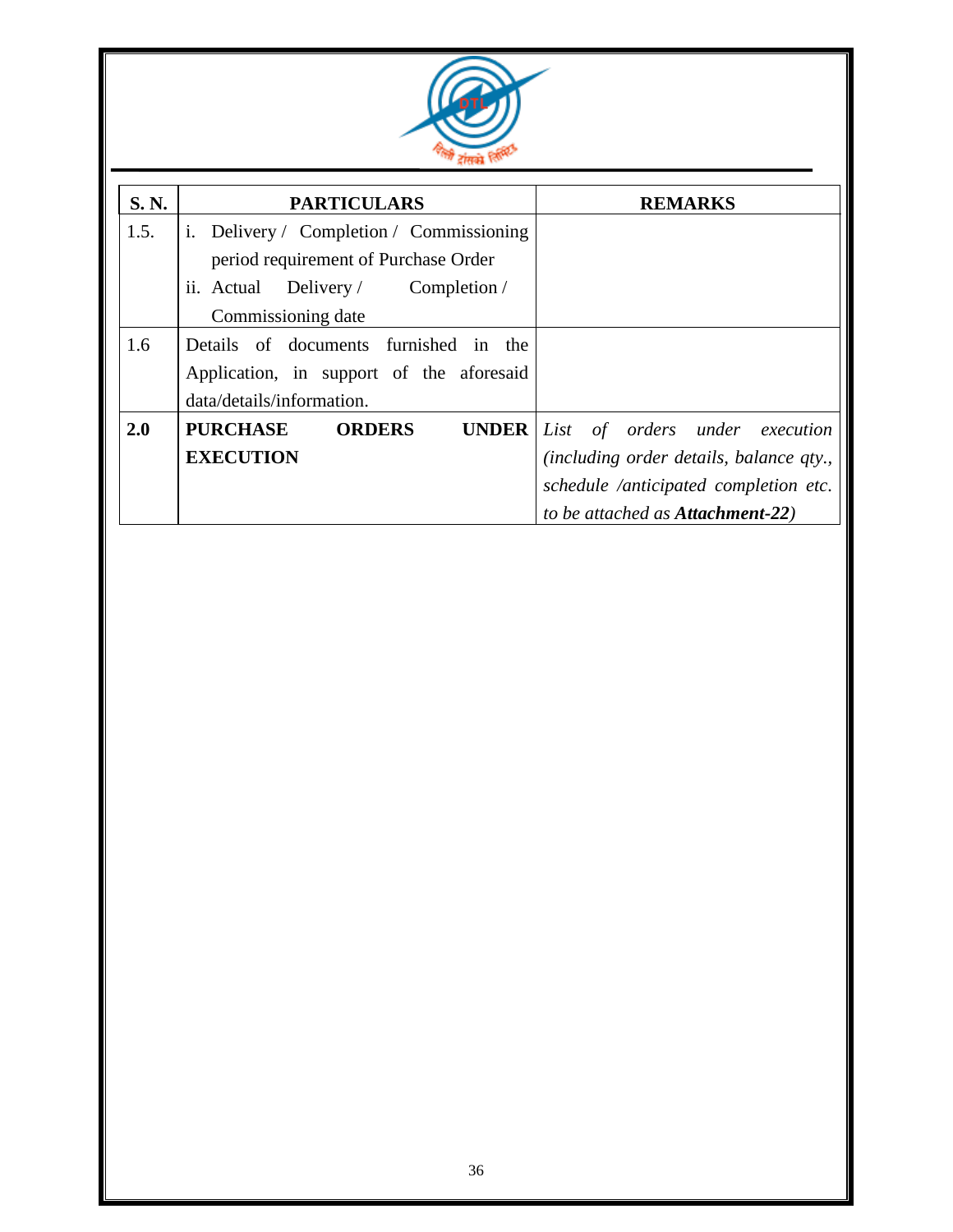

## **EMPANELMENT OF VENDORS FOR WORK CONTRACTS, SUPPLY CONTRACTS AND SERVICE CONTRACTS/AMC in DTL**

#### **(CHECK LIST)**

Dear Sir,

1.0 We have submitted our Application for the following Category and we confirm that we have provided all the information/ details/ data/ documents etc. as per the check list mentioned below:

Category [.............................................................]

Category Code [......................................................].

| S.N.            | <b>PARTICULARS /DETAILS/ENCLOSURES TO BE</b>                 |            | <b>TICK AS</b>    |  |
|-----------------|--------------------------------------------------------------|------------|-------------------|--|
|                 | <b>SUBMITTED</b>                                             |            | <b>APPLICABLE</b> |  |
| A.              | Form of Request for Vendor Empanelment                       | Yes        | No                |  |
|                 | [Signed and stamped on each page by Authorised               |            |                   |  |
|                 | Signatory(ies)]                                              |            |                   |  |
| <b>B.</b>       | Application fee of Rs. 10,000/- (Rupees Ten Thousand         | Yes        | N <sub>o</sub>    |  |
|                 | Only) plus GST as applicable and Rs. 5,000 Only plus GST     |            |                   |  |
|                 | as applicable (if applicable) in the form of Demand Draft    |            |                   |  |
|                 | enclosed in a sealed envelope to this EoI Form as            |            |                   |  |
|                 | Attachment - DD                                              |            |                   |  |
| $\mathcal{C}$ . | Soft Version of the Application [MS Word file(s)/Excel       | Yes        | N <sub>o</sub>    |  |
|                 | file(s) alongwith scanned pdf file(s) for supporting         |            |                   |  |
|                 | documentary evidences] in CD enclosed in a sealed envelope   |            |                   |  |
|                 | to this Form as Attachment – CD                              |            |                   |  |
| D.              | Signed and stamped copy of EoI Attachment- EoI DOC           | Yes        | N <sub>o</sub>    |  |
| Ε.              | Valid Power of Attorney of the authorised signatory (ies) as | <b>Yes</b> | N <sub>0</sub>    |  |
|                 | Attachment - POA                                             |            |                   |  |
| F.              | Filled up Section-I (Category For Vendor Empanelment)        | Yes        | N <sub>0</sub>    |  |
|                 | detailing the category for which Empanelment is sought       |            |                   |  |
|                 | enclosed with the Expression of Interest with respective     |            |                   |  |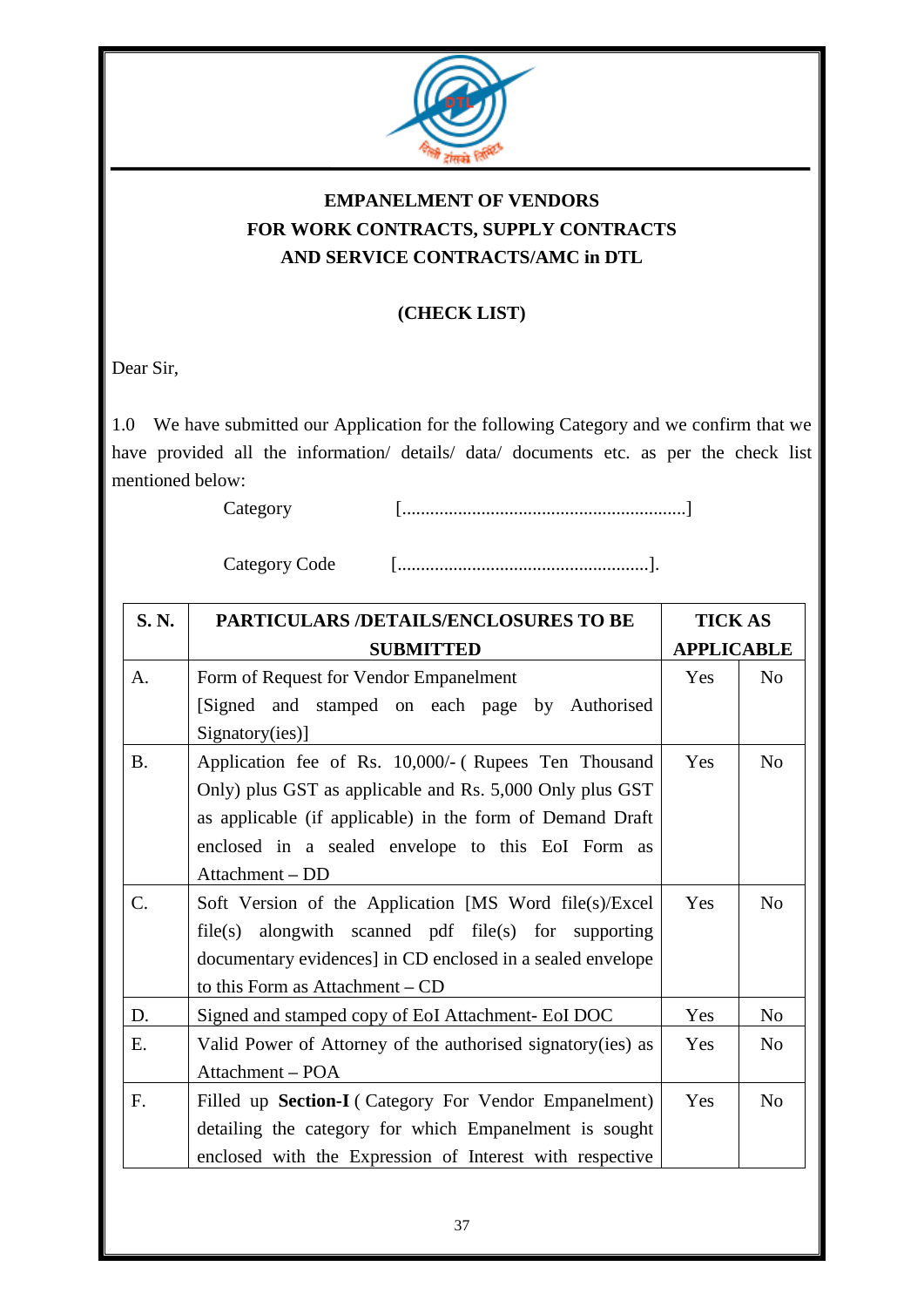

| S. N. | PARTICULARS /DETAILS/ENCLOSURES TO BE<br><b>SUBMITTED</b>                                                                          |            | <b>TICK AS</b><br><b>APPLICABLE</b> |  |
|-------|------------------------------------------------------------------------------------------------------------------------------------|------------|-------------------------------------|--|
|       | Attachments.                                                                                                                       |            |                                     |  |
| G.    | Filled up Section-II (Organisation Profile) along with all<br>relevant enclosures/documents with respective Attachments.           | <b>Yes</b> | N <sub>o</sub>                      |  |
| H.    | Filled up Section-III (Resources Owned By Company) along<br>with all relevant enclosures/documents with respective<br>Attachments. | Yes        | N <sub>0</sub>                      |  |
|       | Filled up Section-IV (Technical Experience) along with all<br>relevant enclosures/documents with respective Attachments.           | Yes        | N <sub>0</sub>                      |  |

Note: This check list is only for ease of reference and to aid the vendor in compiling and dispatching the documents.

| For and On behalf of: |   |
|-----------------------|---|
| Place:                |   |
| Signature:            | . |
| Date:                 |   |
| Name & Designation:   |   |
| Company Seal:         |   |
| Head office Address:  |   |
| Phone Nos.:           |   |
| Fax Nos.:             |   |
| Email:                |   |
| Web site:             |   |